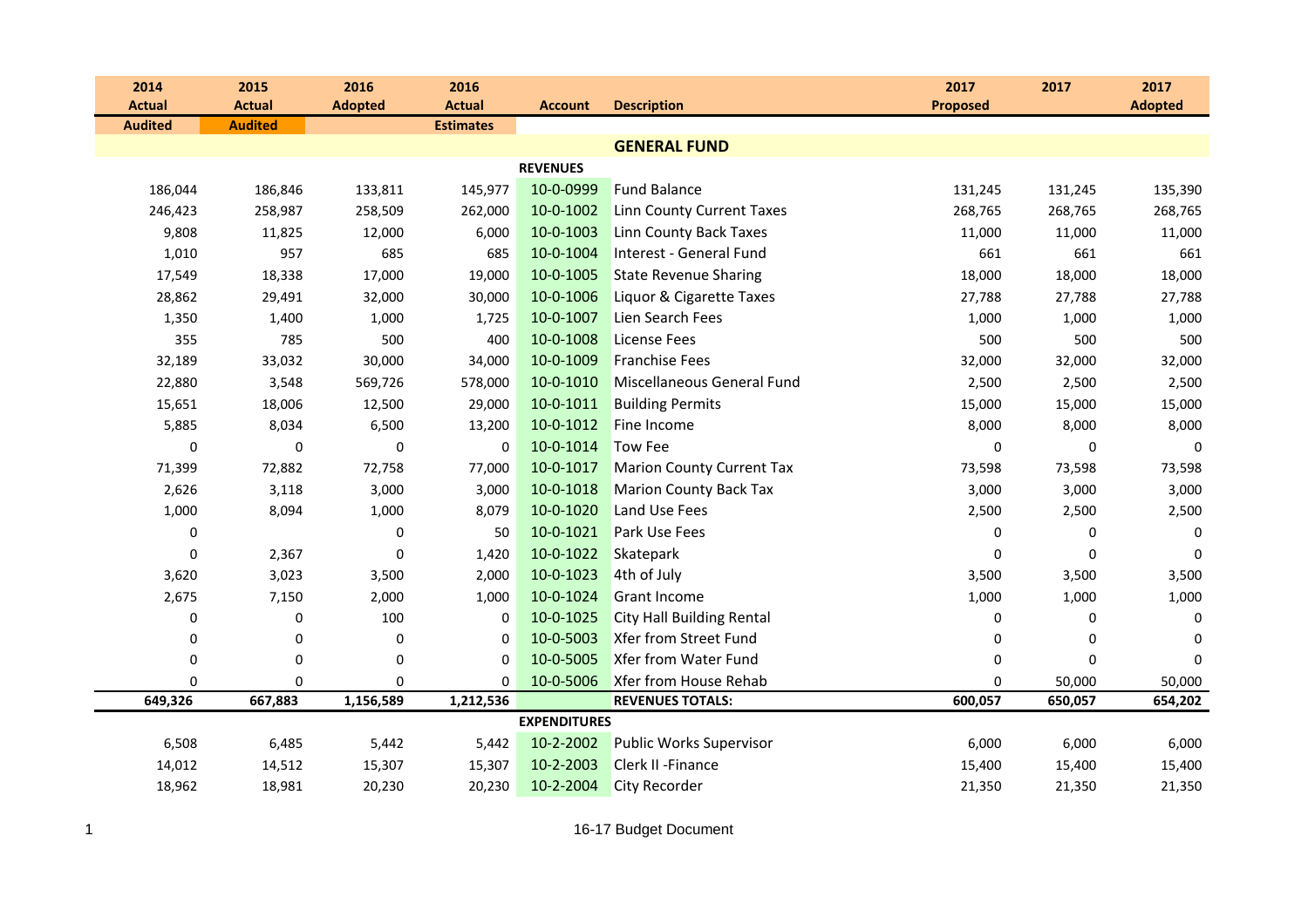| 2014           | 2015           | 2016           | 2016             |                |                                    | 2017            | 2017    | 2017           |
|----------------|----------------|----------------|------------------|----------------|------------------------------------|-----------------|---------|----------------|
| <b>Actual</b>  | <b>Actual</b>  | <b>Adopted</b> | <b>Actual</b>    | <b>Account</b> | <b>Description</b>                 | <b>Proposed</b> |         | <b>Adopted</b> |
| <b>Audited</b> | <b>Audited</b> |                | <b>Estimates</b> |                |                                    |                 |         |                |
| 8,503          | 8,083          | 8,714          | 8,714            | 10-2-2005      | Judge                              | 8,713           | 8,713   | 8,713          |
| 9,891          | 7,810          | 8,601          | 8,601            | 10-2-2006      | PERS                               | 9,236           | 9,236   | 9,236          |
| 2,238          | 39             | 2,520          | 1,550            | 10-2-2007      | Worker's Comp & Benefit Assessment | 2,520           | 2,520   | 2,520          |
| 4,049          | 3,879          | 5,407          | 5,407            | 10-2-2008      | SS & MC                            | 5,500           | 5,633   | 5,633          |
| 12,698         | 12,455         | 14,600         | 14,600           | 10-2-2009      | Employee Insurance                 | 14,800          | 14,800  | 14,800         |
| 0              | $\pmb{0}$      | 400            | 400              | 10-2-2010      | Unemployment                       | 600             | 600     | 600            |
| 10,061         | 15,675         | 16,113         | 16,113           | 10-2-2013      | <b>Utility Maintenance Worker</b>  | 15,400          | 15,400  | 15,400         |
| 3,180          | 3,629          | 3,607          | 3,607            | 10-2-2015      | Clerk II - UB /Court/Code Enf.     | 3,770           | 3,770   | 3,770          |
| 2,580          | 1,612          | 540            | 0                | 10-2-2017      | Councilors & Mayor                 | $\pmb{0}$       | 0       | $\mathbf 0$    |
| 1,180          | 0              | 1,260          | 1,260            | 10-2-2018      | <b>Part Time</b>                   | 1,260           | 3,000   | 3,000          |
| 0              | 0              | $\mathbf 0$    | $\Omega$         | 10-2-2019      | Meter Reader                       | $\mathbf 0$     | 0       | $\mathbf 0$    |
| 93,862         | 93,160         | 102,740        | 101,231          |                | PERSONAL SERV TOTALS:              | 104,549         | 106,422 | 106,422        |
| 1,745          | 1,851          | 2,000          | 2,000            | 10-3-3001      | <b>Office Supplies</b>             | 2,000           | 2,000   | 2,000          |
| 218,040        | 228,941        | 240,389        | 240,389          | 10-3-3002      | <b>LCSO Contract</b>               | 252,409         | 220,000 | 220,000        |
| 11,295         | 36,843         | 27,000         | 24,000           | 10-3-3003      | Planning/Admin Consult             | 25,000          | 25,000  | 25,000         |
| 2,530          | 2,056          | 200            | 750              | 10-3-3004      | Miscellaneous                      | 500             | 500     | 500            |
| 750            | 300            | 500            | 500              | 10-3-3006      | <b>Court Appointed Legal</b>       | 500             | 500     | 500            |
| 11,566         | 3,790          | 5,300          | 5,490            | 10-3-3007      | Audit                              | 5,500           | 5,500   | 5,500          |
| 9,189          | 9,189          | 9,400          | 9,400            | 10-3-3008      | Legal Retainer                     | 9,400           | 9,400   | 9,400          |
| 7,982          | 8,620          | 8,700          | 6,500            | 10-3-3009      | Insurance / Personnel Bonds        | 7,500           | 7,500   | 7,500          |
| 6,193          | 6,728          | 7,500          | 5,000            | 10-3-3010      | <b>City Bldg Utilities</b>         | 6,800           | 6,800   | 6,800          |
| 2,612          | 2,772          | 3,000          | 2,800            | 10-3-3011      | <b>City Hall Phones</b>            | 3,000           | 3,000   | 3,000          |
| 997            | 625            | 1,000          | 450              | 10-3-3013      | Postage                            | 800             | 800     | 800            |
| 5,511          | 5,445          | 7,500          | 6,500            | 10-3-3014      | Parks Maintenance                  | 6,500           | 7,500   | 7,500          |
| 652            | 281            | 2,000          | 750              | 10-3-3015      | Print & Publish                    | 1,000           | 1,000   | 1,000          |
| 1,000          | 4,391          | 5,000          | 3,750            | 10-3-3017      | Computer Software & Maint          | 4,750           | 4,000   | 4,000          |
| 610            | $70\,$         | 2,500          | 0                | 10-3-3018      | <b>Planning Commission Expense</b> | 1,000           | 750     | 750            |
| 2,158          | 2,165          | 2,400          | 3,000            | 10-3-3019      | Memberships                        | 3,500           | 3,500   | 3,500          |
| 1,737          | 1,403          | 1,750          | 1,400            | 10-3-3021      | <b>Equipment Operation</b>         | 1,750           | 1,750   | 1,750          |
| 0              | 15             | 500            | $\mathbf 0$      | 10-3-3022      | Elections                          | 500             | 500     | 500            |
| 425            | 7,735          | 6,500          | 5,500            | 10-3-3023      | Engineering                        | 6,500           | 6,500   | 6,500          |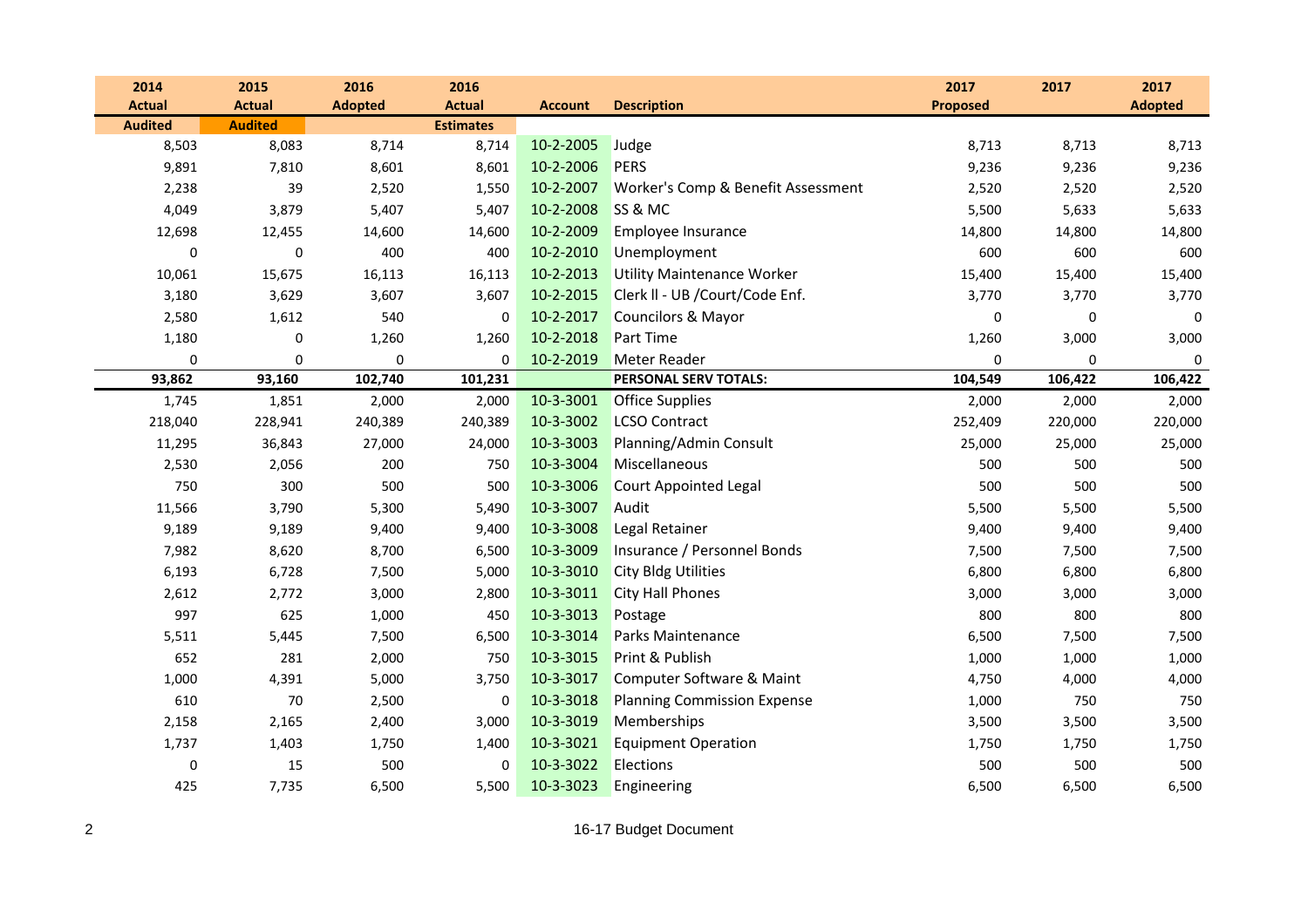| 2014           | 2015           | 2016           | 2016             |                |                                          | 2017            | 2017        | 2017           |
|----------------|----------------|----------------|------------------|----------------|------------------------------------------|-----------------|-------------|----------------|
| <b>Actual</b>  | <b>Actual</b>  | <b>Adopted</b> | <b>Actual</b>    | <b>Account</b> | <b>Description</b>                       | <b>Proposed</b> |             | <b>Adopted</b> |
| <b>Audited</b> | <b>Audited</b> |                | <b>Estimates</b> |                |                                          |                 |             |                |
| 2,553          | 3,549          | 3,000          | 4,000            | 10-3-3025      | <b>City Hall Maintenance</b>             | 3,000           | 3,000       | 3,000          |
| $\mathbf 0$    | 0              | $\Omega$       | 100              | 10-3-3026      | <b>Special Events</b>                    | 100             | 100         | 100            |
| 5,190          | 3,635          | 10,000         | 10,000           | 10-3-3027      | Special Events (4th of July)             | 3,500           | 3,500       | 3,500          |
| 12,497         | 13,878         | 10,000         | 22,184           | 10-3-3028      | <b>Building Permits</b>                  | 12,000          | 12,000      | 12,000         |
| 2,371          | 5,782          | 5,000          | 5,000            | 10-3-3029      | Court Expense/Fine Disbursement          | 5,000           | 5,000       | 5,000          |
| 1,095          | 580            | 2,133          | 800              | 10-3-3030      | Mileage & Schools                        | 1,700           | 1,700       | 1,700          |
| 3,265          | 2,888          | 5,000          | 7,500            | 10-3-3032      | City Attorney/Special Legal              | 7,500           | 7,500       | 7,500          |
| 1,938          | 1,040          | 1,500          | 1,100            | 10-3-3033      | Restroom Utilities & Maint               | 1,500           | 1,500       | 1,500          |
| 1,500          | 2,962          | 3,000          | 3,200            | 10-3-3040      | Copy Machine Contract/Maint              | 3,500           | 3,500       | 3,500          |
| 1,000          | 1,000          | 1,000          | 1,000            | 10-3-3046      | Canyon Life Museum                       | 1,000           | 1,000       | 1,000          |
| 76             | 3,480          | 3,500          | 4,000            | 10-3-3047      | Beautification incl. Spring Clean-up Day | 4,000           | 4,000       | 4,000          |
| 0              | 0              | 0              | 0                | 10-3-3048      | Park Host                                | 100             | 100         | 100            |
| 2,498          | $\pmb{0}$      | 1,000          | 0                | 10-3-3049      | Legal / Special / Code / Ordinance       | 2,000           | 2,000       | 2,000          |
| 4,250          | 2,700          | 2,500          | 2,500            | 10-3-5057      | <b>Community Giving Fund</b>             | 2,500           | 0           | $\mathbf 0$    |
| 0              | 0              | 100            | 0                | 10-3-3070      | <b>Subdivision Deposit Refunds</b>       | $\mathbf 0$     | $\mathbf 0$ | $\mathbf 0$    |
|                |                |                |                  | 10-3-3071      | <b>Senior Meals</b>                      | $\mathbf 0$     | 500         | 500            |
| 1,000          | 1,000          | 1,000          | 1,000            | 10-3-3081      | <b>Library Donation</b>                  | $\mathbf 0$     | 0           | 0              |
| 324,226        | 365,714        | 381,872        | 380,563          |                | <b>MATERIALS &amp; SERV TOTALS:</b>      | 386,309         | 351,900     | 351,900        |
|                |                |                |                  |                |                                          |                 |             |                |
| 4,301          | 145            | 1,500          | 75               | 10-4-4001      | Computer C/O Website & Software          | 1,000           | 7,300       | 7,300          |
| $\mathbf 0$    | 0              | $\Omega$       | $\Omega$         | 10-4-4002      | Land Acquisition                         |                 |             |                |
| 0              | 1,103          | 1,000          | $\Omega$         | 10-4-4006      | Office Equipment C/O                     | 1,000           | 1,000       | 1,000          |
| $\mathbf 0$    |                |                |                  | 10-4-4007      | Miscellaneous C/O                        |                 |             |                |
| 2,268          | 643            | 5,000          | 1,500            | 10-4-4008      | Parks C/O                                | 5,000           | 5,000       | 5,000          |
|                |                |                |                  |                | <b>Kimmel Park</b>                       |                 |             |                |
|                |                |                |                  |                | Kimmel Park A & E                        |                 |             |                |
|                |                |                |                  |                | <b>Hammond Park</b>                      |                 |             |                |
|                |                |                |                  |                | Wayside Park                             |                 |             |                |
| 1,260          | 27,579         | 10,000         | 3,000            | 10-4-4009      | City Hall & Buildings C/O                | 10,000          | 10,000      | 10,000         |
|                |                |                |                  | 10-4-4013      | Signage Improvements                     |                 |             |                |
| 7,829          | 29,470         | 17,500         | 4,575            |                | <b>C/O TOTALS:</b>                       | 17,000          | 23,300      | 23,300         |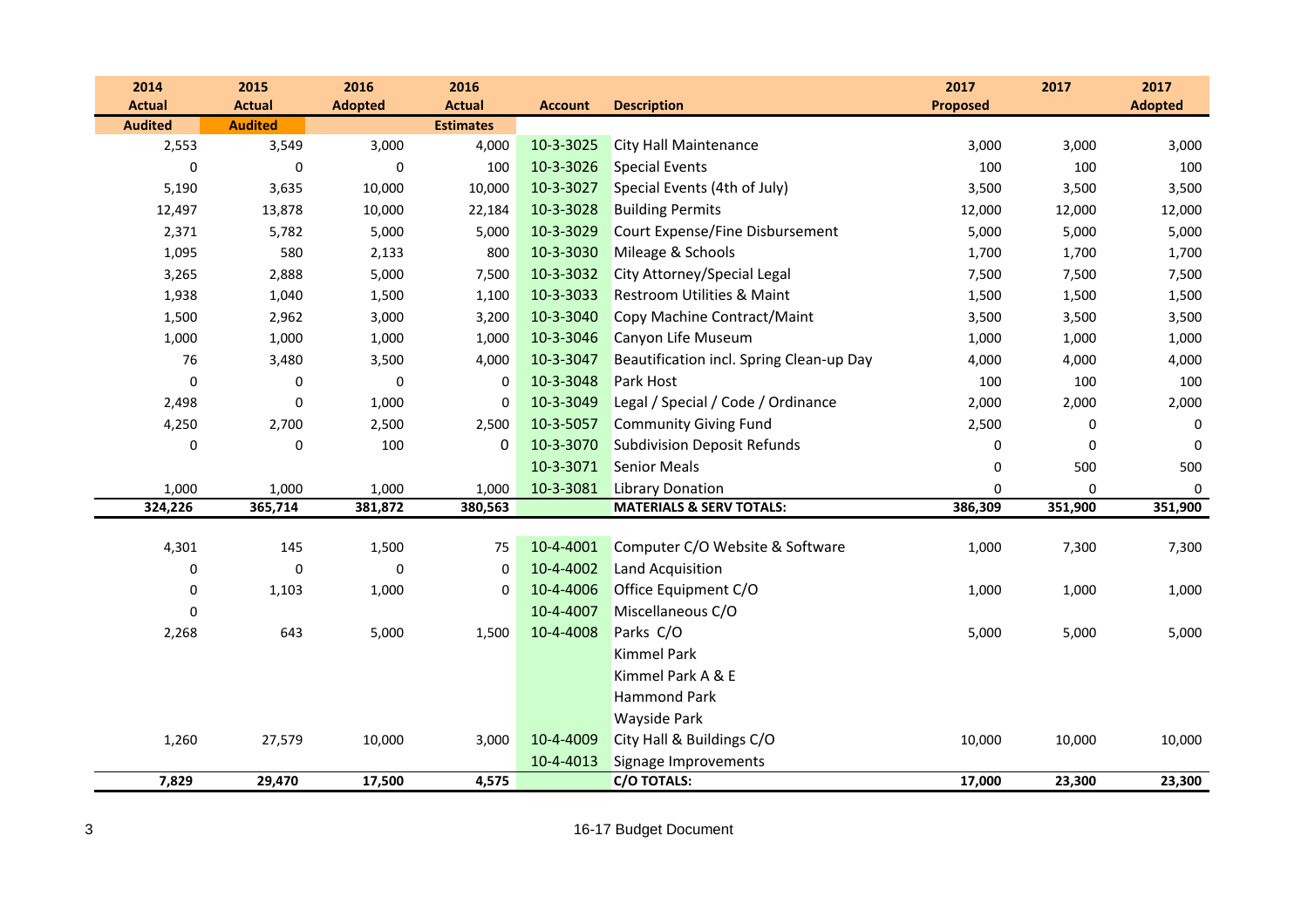| 2014           | 2015           | 2016           | 2016             |                |                                         | 2017            | 2017         | 2017           |
|----------------|----------------|----------------|------------------|----------------|-----------------------------------------|-----------------|--------------|----------------|
| <b>Actual</b>  | <b>Actual</b>  | <b>Adopted</b> | <b>Actual</b>    | <b>Account</b> | <b>Description</b>                      | <b>Proposed</b> |              | <b>Adopted</b> |
| <b>Audited</b> | <b>Audited</b> |                | <b>Estimates</b> |                |                                         |                 |              |                |
|                |                |                |                  | 10-5-5011      | Xfer to Sewer Reserve Fund              | 0               | 50,000       | 50,000         |
| 16,563         | 16,563         | 16,563         | 16,563           | 10-5-5007      | Xfer to Housing Rehab Fund / Res. No720 | 16,563          | 16,563       | 16,563         |
|                |                |                |                  | 10-5-5008      | Xfer to Skate Park                      | 2,371           | 2,421        | 2,421          |
|                |                |                |                  | 10-5-5009      | Xfer to Sewer Fund / Usage              | 2,500           | 2,500        | 2,500          |
|                | 5,000          | 20,700         | 20,700           | 10-5-5002      | Xfer to Equipment Fund                  |                 |              |                |
| 20,000         | 12,000         | 531,588        | 531,588          | 10-5-5003      | Xfer to Gen Facilities Res Fund         |                 |              |                |
|                |                |                |                  | 10-5-5010      | Xfer to Water Fund / Usage              | 2,500           | 2,500        | 2,500          |
|                |                | 21,926         | 21,926           | 10-5-5012      | Xfer to Water Reserve Fund              | $\Omega$        | 25,000       | 25,000         |
| 36,563         | 33,563         | 590,777        | 590,777          |                | <b>TRANSFERS IN/OUT TOTALS:</b>         | 23,934          | 98,984       | 98,984         |
|                |                |                |                  |                |                                         |                 |              |                |
| $\pmb{0}$      | 0              | 32,000         | 0                | 10-6-6001      | <b>GF Contingency</b>                   | 35,765          | 23,858       | 28,003         |
|                |                |                |                  |                |                                         |                 |              |                |
| $\pmb{0}$      | 0              | 31,700         | $\mathbf{0}$     | 10-9-9001      | Unappropriated EFB                      | 32,500          | 45,593       | 45,593         |
|                |                |                |                  |                |                                         |                 |              |                |
| 0              | 0              | 63,700         | $\mathbf 0$      |                | <b>CONTING/UNAPP TOTALS:</b>            | 68,265          | 69,451       | 73,596         |
| 649,326        | 667,883        | 1,156,589      | 1,212,536        |                | <b>REVENUES TOTALS:</b>                 | 600,057         | 650,057      | 654,202        |
| 462,480        | 521,907        | 1,156,589      | 1,077,146        |                | <b>EXPENDITURES TOTALS:</b>             | 600,057         | 650,057      | 654,202        |
|                |                |                |                  |                |                                         |                 |              |                |
| 186,846        | 145,976        | $\mathbf{0}$   | 135,390          |                | <b>GENERAL FUND TOTALS:</b>             | $\mathbf{0}$    | $\mathbf{0}$ | $\mathbf{0}$   |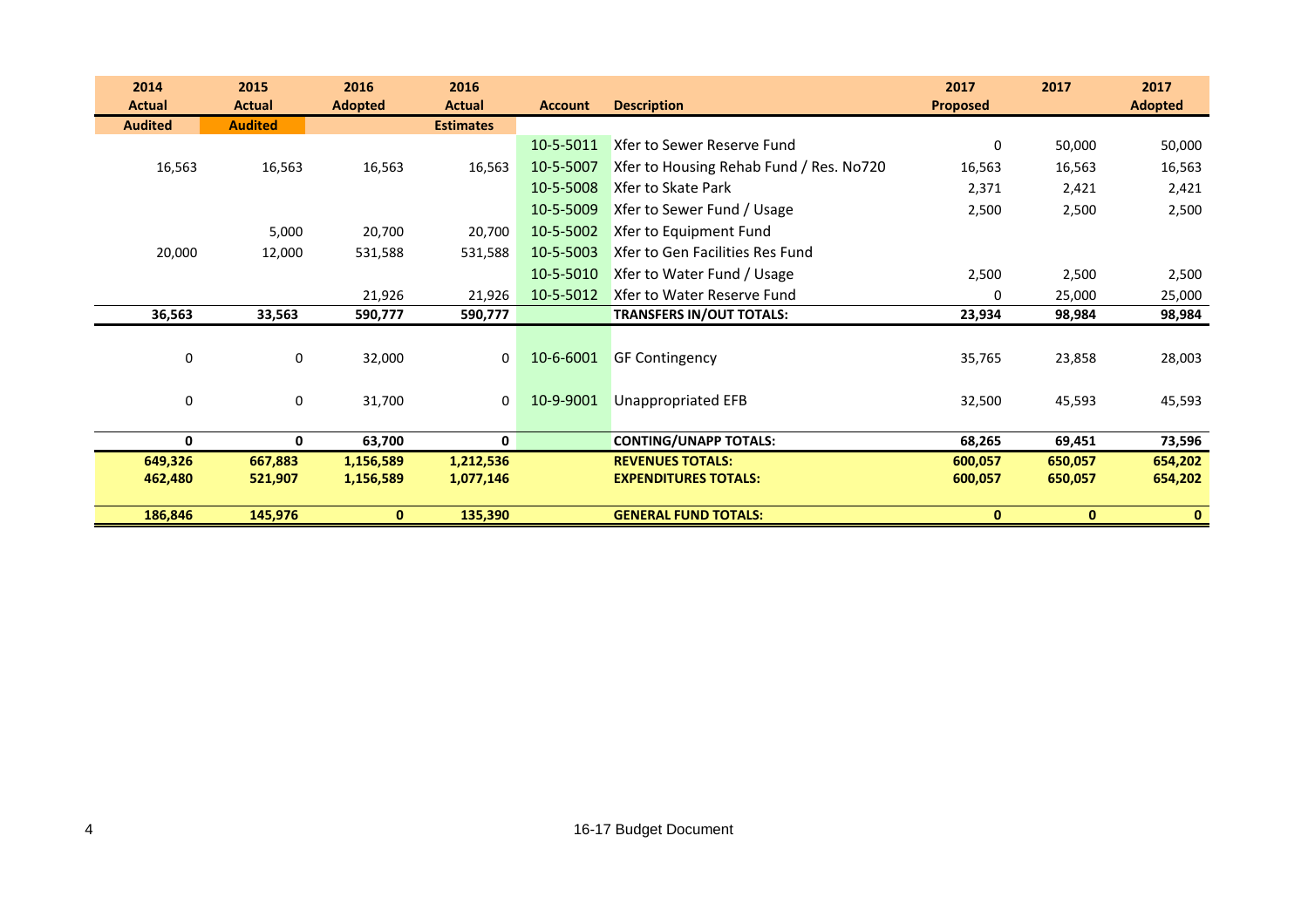| 2014                            | 2015           | 2016           | 2016             |                     |                                    | 2017            | 2017    | 2017           |
|---------------------------------|----------------|----------------|------------------|---------------------|------------------------------------|-----------------|---------|----------------|
| <b>Actual</b><br><b>Audited</b> | <b>Actual</b>  | <b>Adopted</b> | <b>Actual</b>    | <b>Account</b>      | <b>Description</b>                 | <b>Proposed</b> |         | <b>Adopted</b> |
|                                 | <b>Audited</b> |                | <b>Estimates</b> |                     |                                    |                 |         |                |
|                                 |                |                |                  |                     | <b>STREET FUND</b>                 |                 |         |                |
|                                 |                |                |                  | <b>REVENUES</b>     |                                    |                 |         |                |
| 134,319                         | 176,487        | 170,662        | 176,392          | 11-0-0999           | <b>Fund Balance</b>                | 181,789         | 181,789 | 183,789        |
| 955                             | 1,141          | 832            | 832              | 11-0-1004           | Interest / Streets                 | 914             | 914     | 914            |
| 107,428                         | 106,505        | 107,800        | 110,000          | 11-0-1005           | <b>State Highway Tax</b>           | 107,469         | 107,469 | 107,469        |
| 0                               |                | 0              | $\mathbf 0$      | 11-0-1006           | Xfer from General Fund             | 0               | 0       | $\mathbf 0$    |
| 54,674                          | 54,853         | 54,000         | 57,000           | 11-0-1012           | <b>PPL Franchise Tax</b>           | 55,000          | 55,000  | 55,000         |
| 0                               |                | 0              | $\Omega$         | 11-0-1014           | Miscellaneous                      | 0               | 0       | 0              |
| 50,000                          |                | 0              | $\Omega$         | 11-0-1024           | <b>Grant Income</b>                | 0               | 0       | $\mathbf 0$    |
| 0                               |                | 0              | $\Omega$         | 11-0-1025           | <b>Street LID's</b>                | $\mathbf 0$     | 0       | $\mathbf 0$    |
| 347,376                         | 338,986        | 333,294        | 344,224          |                     | <b>REVENUES TOTALS:</b>            | 345,172         | 345,172 | 347,172        |
|                                 |                |                |                  | <b>EXPENDITURES</b> |                                    |                 |         |                |
| 13,428                          |                | 10,884         | 10,884           | 11-2-2002           | <b>Public Works Supervisor</b>     | 12,000          | 12,000  |                |
|                                 | 12,969         |                |                  | 11-2-2003           | <b>Clerk II - Finance</b>          |                 |         | 12,000         |
| 2,002                           | 2,073          | 2,187          | 2,187            |                     |                                    | 2,200           | 2,200   | 2,200          |
| 2,557                           | 2,763          | 2,890          | 2,890            | 11-2-2004           | City Recorder                      | 3,050           | 3,050   | 3,050          |
| 3,915                           | 2,989          | 3,011          | 3,011            | 11-2-2006           | <b>PERS</b>                        | 3,233           | 3,233   | 3,233          |
| 814                             | 13             | 882            | 882              | 11-2-2007           | Worker's Comp & Benefit Assessment | 882             | 882     | 882            |
| 1,615                           | 1,358          | 2,224          | 2,224            | 11-2-2008           | SS & MC                            | 2,304           | 2,335   | 2,335          |
| 4,444                           | 4,359          | 5,110          | 5,110            | 11-2-2009           | Employee Insurance                 | 5,180           | 5,180   | 5,180          |
| 0                               | 0              | 140            | 140              | 11-2-2010           | Unemployment                       | 210             | 210     | 210            |
| 5,777                           | 8,218          | 9,207          | 9,207            | 11-2-2013           | <b>Utility Maintenance Worker</b>  | 8,800           | 8,800   | 8,800          |
| 3,180                           | 3,399          | 3,606          | 3,606            | 11-2-2015           | Clerk II - UB/Court/Code Enf.      | 3,770           | 3,770   | 3,770          |
| 0                               | 0              | 294            | 294              | 11-2-2018           | <b>Part Time</b>                   | 294             | 700     | 700            |
| 0                               | 0              | 0              | 0                | 11-2-2019           | <b>Meter Reader</b>                | 0               | 0       | 0              |
| 37,732                          | 38,141         | 40,435         | 40,435           |                     | PERSONAL SERV TOTALS:              | 41,923          | 42,360  | 42,360         |
|                                 |                |                |                  |                     |                                    |                 |         |                |
| 28,600                          | 29,277         | 35,000         | 28,000           | 11-3-3001           | <b>Street Lights</b>               | 35,000          | 35,000  | 35,000         |
| 1,153                           | 2,104          | 1,200          | 1,200            | 11-3-3002           | <b>Equipment Operation/Fuel</b>    | 1,500           | 1,500   | 1,500          |
| 330                             | 0              | 0              | 0                | 11-3-3003           | <b>Consulting Services</b>         | 0               | 0       | 0              |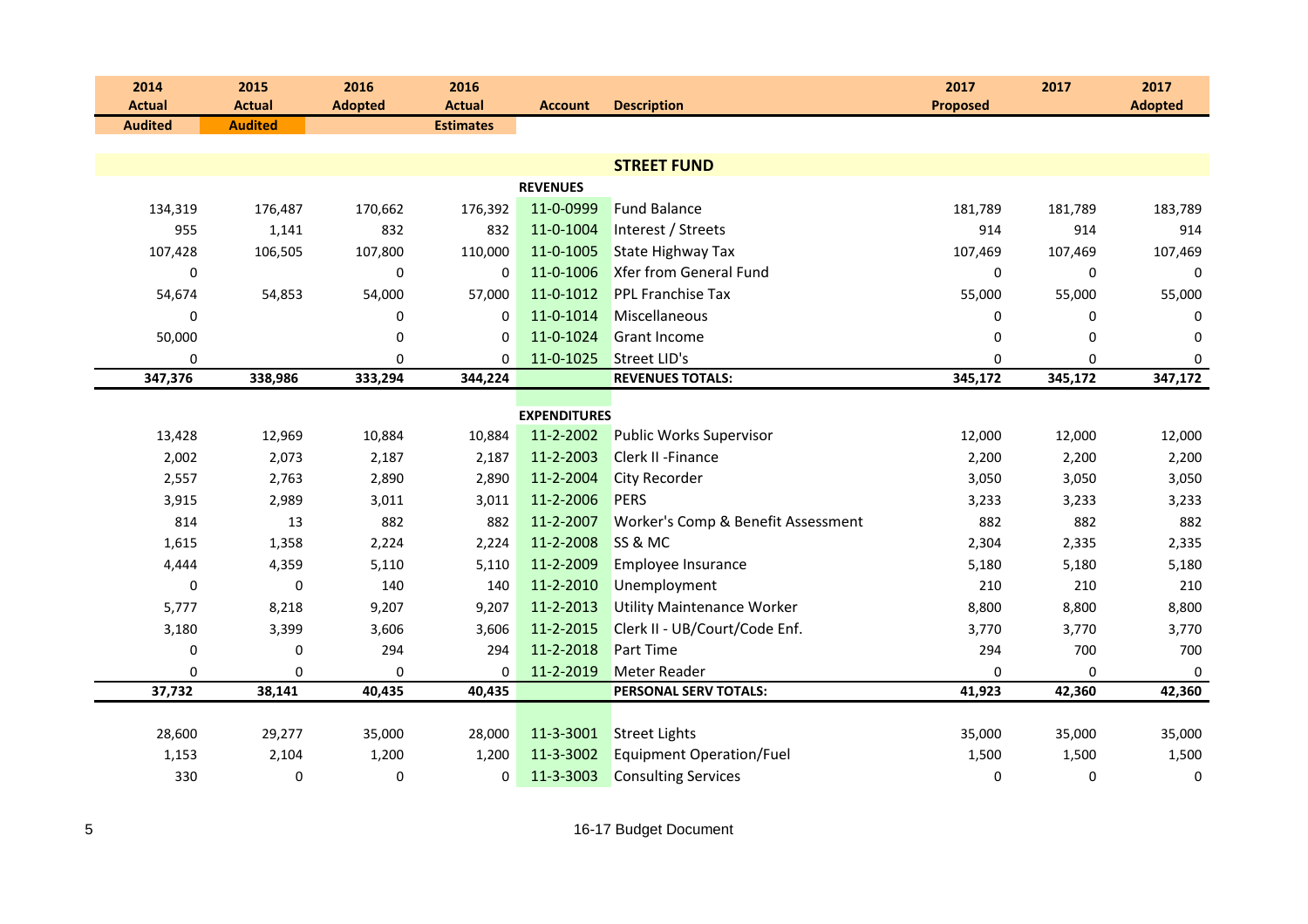| 2014               | 2015               | 2016                   | 2016               |                |                                                           | 2017                    | 2017                    | 2017                    |
|--------------------|--------------------|------------------------|--------------------|----------------|-----------------------------------------------------------|-------------------------|-------------------------|-------------------------|
| <b>Actual</b>      | <b>Actual</b>      | <b>Adopted</b>         | <b>Actual</b>      | <b>Account</b> | <b>Description</b>                                        | <b>Proposed</b>         |                         | <b>Adopted</b>          |
| <b>Audited</b>     | <b>Audited</b>     |                        | <b>Estimates</b>   |                |                                                           |                         |                         |                         |
| 284                | 3,170              | 2,000                  | 4,500              | 11-3-3005      | <b>Street/Side Walk Signs</b>                             | 2,000                   | 3,000                   | 3,000                   |
| 317                | 0                  | 2,000                  | 500                | 11-3-3006      | Sidewalks & Trail Maintenance                             | 2,000                   | 2,000                   | 2,000                   |
| $\Omega$           | 291                | 300                    | 300                | 11-3-3007      | Uniform                                                   | 300                     | 300                     | 300                     |
| 7,062              | $\mathbf 0$        | 7,500                  | 0                  | 11-3-3010      | <b>Storm Drain Facility</b>                               | 7,500                   | 7,500                   | 7,500                   |
| 1,011              | 609                | 5,000                  | 300                | 11-3-3033      | Patch & Maintenance                                       | 5,000                   | 5,000                   | 5,000                   |
| $\mathbf 0$        | 140                | $\mathbf 0$            | 0                  | 11-3-3034      | <b>RR Bridge Maintenance</b>                              | 0                       | $\mathbf 0$             | 0                       |
| $\mathbf 0$        | 6,205              | 7,500                  | 2,000              | 11-3-3036      | Engineers                                                 | 7,500                   | 7,500                   | 7,500                   |
| 1,072              | 1,657              | 2,500                  | 1,200              | 11-3-3004      | Miscellaneous                                             | 1,500                   | 1,500                   | 1,500                   |
| 39,829             | 43,453             | 63,000                 | 38,000             |                | <b>MATERIALS &amp; SERV TOTALS:</b>                       | 62,300                  | 63,300                  | 63,300                  |
|                    |                    |                        |                    |                |                                                           |                         |                         |                         |
| $\pmb{0}$          | 0                  | $\pmb{0}$              | 0                  | 11-4-4002      | C/O Computer Software                                     | $\mathbf 0$             | 2,100                   | 2,100                   |
| 3,329              | 0                  | 5,000                  | 0                  | 11-4-4003      | Miscellaneous C/O                                         | 5,000                   | 5,000                   | 5,000                   |
| $\Omega$           | $\mathbf 0$        | 15,000                 | $\Omega$           | 11-4-4004      | C/O Marion County                                         | 15,000                  | 15,000                  | 15,000                  |
| $\mathbf 0$        | $\pmb{0}$          | 15,000                 | $\Omega$           | 11-4-4005      | C/O Special Projects                                      | 15,000                  | 15,000                  | 15,000                  |
| 0                  | 0                  | 10,000                 | 0                  | 11-4-4006      | C/O Citywide                                              | 10,000                  | 10,000                  | 10,000                  |
| 0                  | 0                  | 30,000                 | 0                  | 11-4-4007      | C/O Storm Swr & drainage imp                              | 30,000                  | 30,000                  | 30,000                  |
| $\mathbf 0$        | 0                  | $\mathbf 0$            | 0                  | 11-4-4008      | C/O SCA Project                                           | $\Omega$                | $\mathbf 0$             | 0                       |
| 3,329              | $\mathbf 0$        | 75,000                 | $\mathbf 0$        |                | <b>C/O TOTALS:</b>                                        | 75,000                  | 77,100                  | 77,100                  |
|                    |                    |                        |                    |                |                                                           |                         |                         |                         |
| 0                  |                    |                        |                    | 11-5-5002      | Streets Res Fund/Bike paths                               |                         |                         |                         |
|                    | 10,000             |                        |                    | 11-5-5003      | Xfer to Canyon Journeys Trail Fund                        |                         |                         |                         |
| 90,000             | 71,000             | 15,000                 | 15,000             | 11-5-5004      | Streets Res Fund/repair                                   | 47,000                  | 61,412                  | 61,412                  |
|                    |                    | 67,000                 | 67,000             | 11-5-5006      | Xfer to Railroad Bridge Maint. Fund                       | 45,000                  | 33,000                  | 33,000                  |
| $\mathbf 0$        |                    |                        |                    | 11-5-5007      | STF transfer to Equipment Fund                            | $\Omega$                | 2,000                   | 2,000                   |
| 90,000             | 81,000             | 82,000                 | 82,000             |                | <b>TRANSFERS IN/OUT TOTALS:</b>                           | 92,000                  | 96,412                  | 96,412                  |
|                    |                    |                        |                    |                |                                                           |                         |                         |                         |
|                    |                    | 37,000                 |                    | 11-6-6001      | <b>ST Contingency</b>                                     | 37,949                  | 30,000                  | 30,000                  |
|                    |                    | 35,859                 |                    | 11-9-9001      | <b>Unappropriated EFB</b>                                 | 36,000                  | 36,000                  | 38,000                  |
| $\pmb{0}$          | $\mathbf 0$        | 72,859                 | $\mathbf 0$        |                | <b>CONTING/UNAPP TOTALS:</b>                              | 73,949                  | 66,000                  | 68,000                  |
| 347,376            | 338,986            | 333,294                | 344,224            |                | <b>REVENUES TOTALS:</b>                                   | 345,172                 | 345,172                 | 347,172                 |
| 170,890<br>176,486 | 162,594<br>176,392 | 333,294<br>$\mathbf 0$ | 160,435<br>183,789 |                | <b>EXPENDITURES TOTALS:</b><br><b>STREET FUND TOTALS:</b> | 345,172<br>$\mathbf{0}$ | 345,172<br>$\mathbf{0}$ | 347,172<br>$\mathbf{0}$ |
|                    |                    |                        |                    |                |                                                           |                         |                         |                         |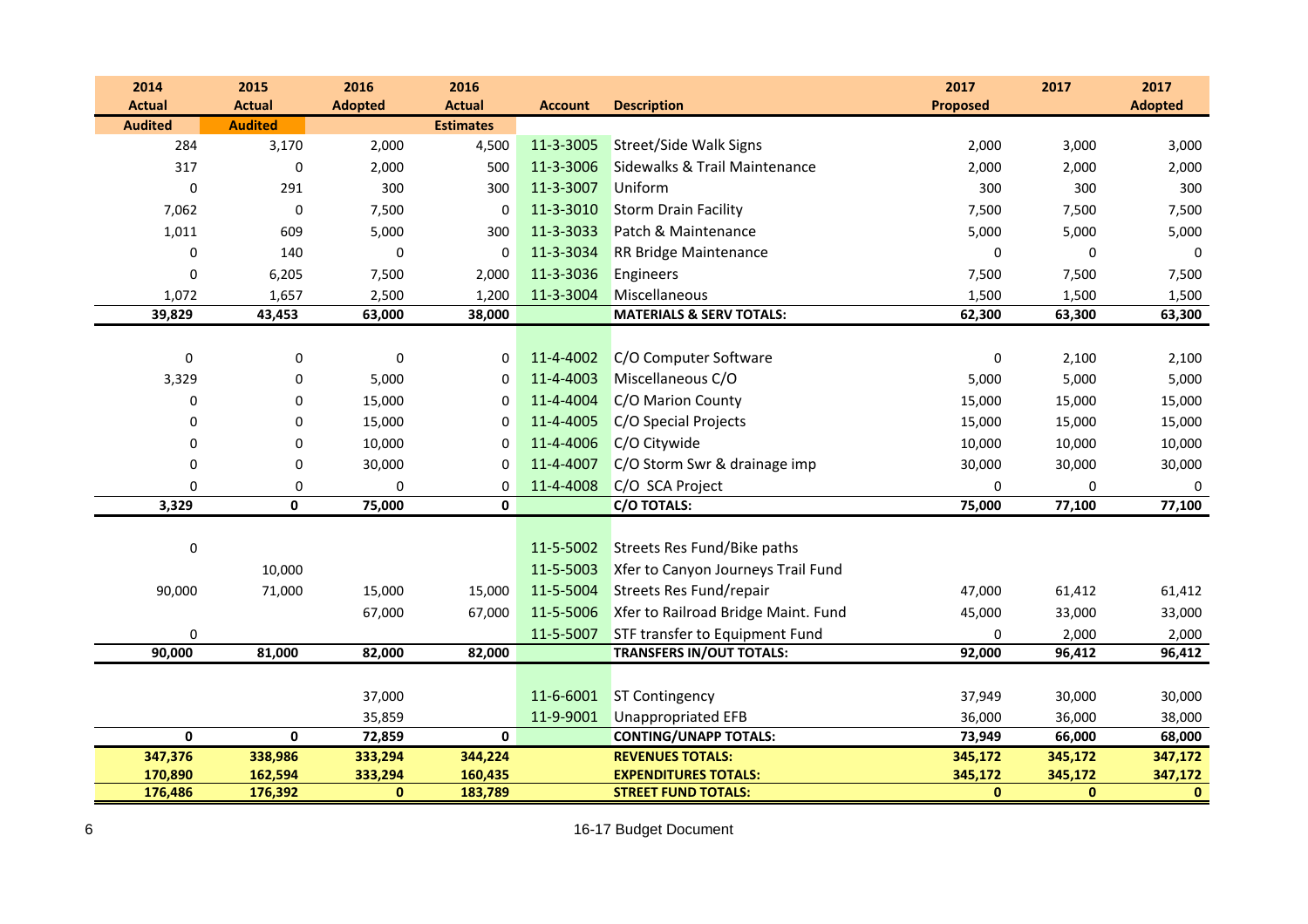| 2014           | 2015                       | 2016           | 2016             |                     |                                                           | 2017            | 2017        | 2017           |
|----------------|----------------------------|----------------|------------------|---------------------|-----------------------------------------------------------|-----------------|-------------|----------------|
| <b>Actual</b>  | <b>Actual</b>              | <b>Adopted</b> | <b>Actual</b>    | <b>Account</b>      | <b>Description</b>                                        | <b>Proposed</b> |             | <b>Adopted</b> |
| <b>Audited</b> | <b>Audited</b>             |                | <b>Estimates</b> |                     |                                                           |                 |             |                |
|                |                            |                |                  |                     |                                                           |                 |             |                |
|                |                            |                |                  |                     | <b>RAILROAD BRIDGE MAINTENANCE &amp; RESTORATION FUND</b> |                 |             |                |
|                |                            |                |                  | <b>REVENUES</b>     |                                                           |                 |             |                |
|                |                            | $\mathbf 0$    | $\Omega$         | 13-0-0999           | <b>Fund Balance</b>                                       | 166,335         | 166,335     | 166,335        |
|                |                            | 335            | 335              | 13-0-1004           | Interest                                                  | 832             | 832         | 832            |
|                |                            | $\mathbf 0$    | 100,000          | 13-0-1005           | Save Our Bridge Revenue                                   | 30,000          | 30,000      | 30,000         |
|                |                            | $\mathbf 0$    | $\Omega$         | 13-0-1006           | Other Grants: OPRD, Foundation                            | 0               | 0           | 0              |
|                |                            | $\mathbf 0$    | 0                | 13-0-1007           | <b>Other Funding Sources</b>                              | 0               | $\Omega$    | 0              |
|                |                            | 67,000         | 67,000           | 13-0-5001           | Transfer from Street Fund                                 | 45,000          | 33,000      | 33,000         |
|                |                            | $\mathbf 0$    | 0                | 13-0-5002           | Transfer from Street Reserve Fund                         | 0               | $\mathbf 0$ | 0              |
|                |                            | 0              | $\Omega$         | 13-0-5003           | <b>Transfer from General Fund</b>                         | 0               | $\Omega$    | 0              |
|                | $\mathbf 0$<br>0           | 67,335         | 167,335          |                     | <b>REVENUE TOTALS:</b>                                    | 242,167         | 230,167     | 230,167        |
|                |                            |                |                  |                     |                                                           |                 |             |                |
|                |                            |                |                  | <b>EXPENDITURES</b> |                                                           |                 |             |                |
|                |                            | $\pmb{0}$      | 1,000            | 13-3-3002           | Save Our Bridge Expense                                   | 2,000           | 2,000       | 2,000          |
|                |                            | 0              | 0                | 13-3-3003           | Engineering                                               | 15,000          | 15,000      | 15,000         |
|                |                            | $\mathbf 0$    | $\Omega$         | 13-3-3004           | Administration                                            | 0               | 1,000       | 1,000          |
|                |                            | 1,000          | $\mathbf 0$      | 13-3-3005           | Miscellaneous                                             |                 |             |                |
|                | $\mathbf 0$<br>$\mathbf 0$ | 1,000          | 1,000            |                     | <b>MATERIALS &amp; SERV TOTALS:</b>                       | 17,000          | 18,000      | 18,000         |
|                |                            | 1,335          | $\mathbf 0$      | 13-4-4001           | C/O Miscellaneous                                         |                 |             |                |
|                |                            | 65,000         |                  | 13-4-4002           | C/O Bridge; SOB                                           | 75,000          | 75,000      | 75,000         |
|                |                            | 0              | 0                | 13-4-4003           | C/O Bridge; City                                          | 75,000          | 75,000      | 75,000         |
|                | $\mathbf 0$<br>$\mathbf 0$ | 66,335         | 0                |                     | C/O TOTALS:                                               | 150,000         | 150,000     | 150,000        |
|                |                            |                |                  |                     |                                                           |                 |             |                |
|                |                            |                |                  | 13-7-7001           | <b>Unappropriated Ending Fund Balance</b>                 | 75,167          | 62,167      | 62,167         |
|                | 0<br>$\mathbf 0$           | $\mathbf 0$    | $\mathbf 0$      |                     | <b>CONTING/RESERVE TOTALS:</b>                            | 75,167          | 62,167      | 62,167         |
|                | $\pmb{0}$<br>$\pmb{0}$     | 67,335         | 167,335          |                     | <b>REVENUE TOTALS:</b>                                    | 242,167         | 230,167     | 230,167        |
|                | $\mathbf{0}$<br>0          | 67,335         | 1,000            |                     | <b>EXPENDITURE TOTALS:</b>                                | 242,167         | 230,167     | 230,167        |
|                | $\pmb{0}$<br>$\pmb{0}$     | $\mathbf{0}$   | 166,335          |                     | <b>RAILROAD BRIDGE MAINTENANCE TOTAL</b>                  | $\mathbf 0$     | $\bf{0}$    | $\mathbf{0}$   |
|                |                            |                |                  |                     |                                                           |                 |             |                |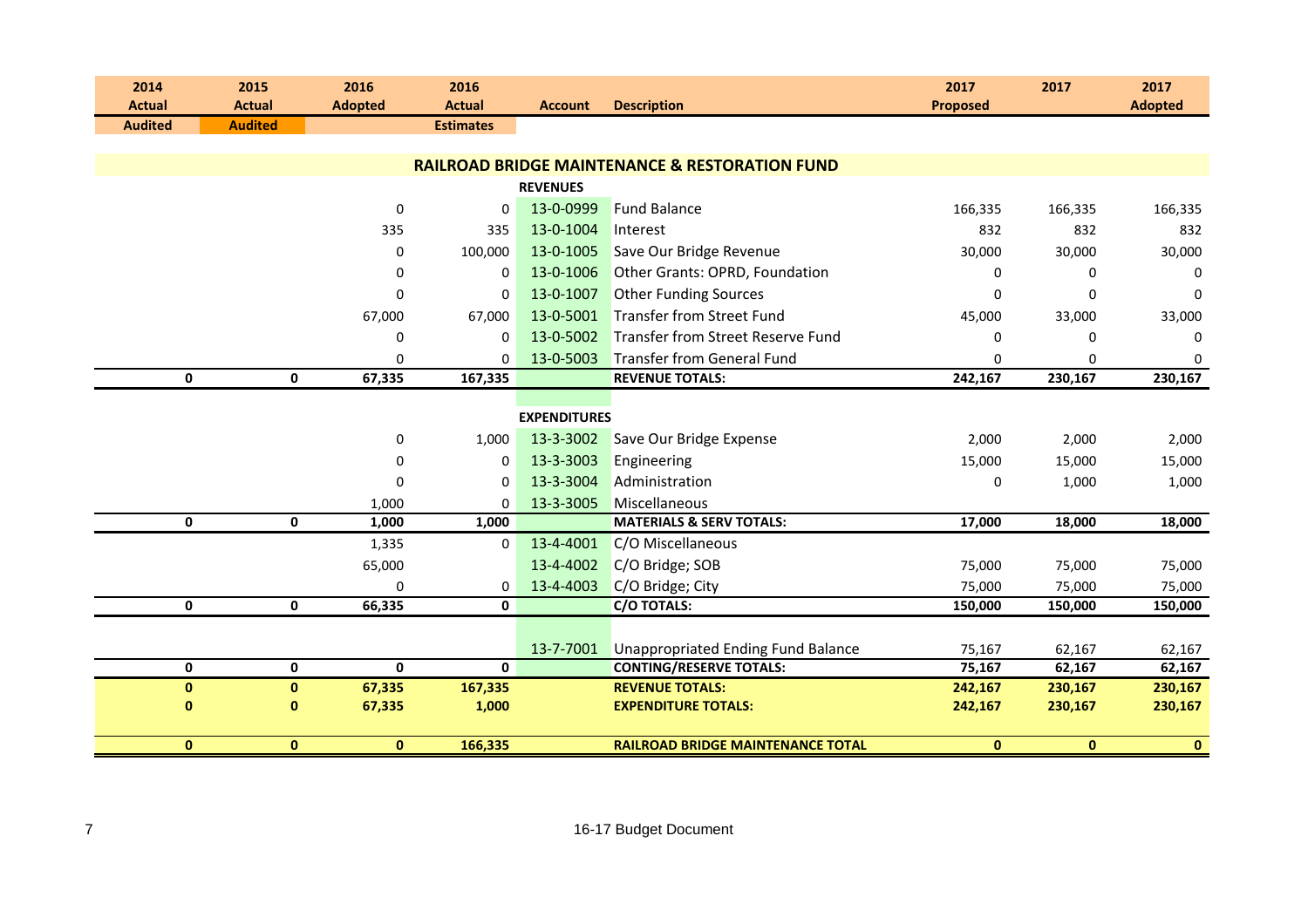| 2014           | 2015                       | 2016           | 2016             |                     |                                           | 2017             | 2017         | 2017           |
|----------------|----------------------------|----------------|------------------|---------------------|-------------------------------------------|------------------|--------------|----------------|
| <b>Actual</b>  | <b>Actual</b>              | <b>Adopted</b> | <b>Actual</b>    | <b>Account</b>      | <b>Description</b>                        | <b>Proposed</b>  |              | <b>Adopted</b> |
| <b>Audited</b> | <b>Audited</b>             |                | <b>Estimates</b> |                     | <b>SKATE PARK FUND</b>                    |                  |              |                |
|                |                            |                |                  |                     |                                           |                  |              |                |
|                |                            |                |                  | <b>REVENUES</b>     |                                           |                  |              |                |
|                |                            |                |                  | 14-0-0999           | <b>Fund Balance</b>                       | $\boldsymbol{0}$ | $\mathbf 0$  | 0              |
|                |                            |                |                  | 14-0-1004           | Interest                                  | 832              | 425          | 425            |
|                |                            |                |                  | 14-0-1005           | <b>SKATE Revenue</b>                      | 1,000            | 1,750        | 1,750          |
|                |                            |                |                  | 14-0-1006           | Other Grants: OPRD, Foundation            | 0                | 0            | 0              |
|                |                            |                |                  | 14-0-1007           | <b>Other Funding Sources</b>              | 0                | 0            | $\mathbf 0$    |
|                |                            |                |                  | 14-0-5001           | Transfer from General Facilities Reserve  | 42,488           | 42,488       | 42,488         |
|                |                            |                |                  | 14-0-5002           | <b>Transfer from Street Fund</b>          | 0                | 0            | $\Omega$       |
|                |                            |                |                  | 14-0-5003           | <b>Transfer from General Fund</b>         | 2,371            | 2,421        | 2,421          |
|                | $\mathbf 0$<br>0           | $\mathbf 0$    | $\mathbf 0$      |                     | <b>REVENUE TOTALS:</b>                    | 46,691           | 47,084       | 47,084         |
|                |                            |                |                  |                     |                                           |                  |              |                |
|                |                            |                |                  | <b>EXPENDITURES</b> |                                           |                  |              |                |
|                |                            |                |                  | 14-3-3002           | <b>Fundraising Expense</b>                | 2,000            | 2,343        | 2,343          |
|                |                            |                |                  | 14-3-3003           | Engineering                               |                  |              |                |
|                |                            |                |                  | 14-3-3004           | Administration                            |                  |              |                |
|                |                            |                |                  | 14-3-3005           | Miscellaneous                             |                  |              |                |
|                | $\mathbf 0$<br>$\mathbf 0$ | 0              | $\mathbf 0$      |                     | <b>MATERIALS &amp; SERV TOTALS:</b>       | 2,000            | 2,343        | 2,343          |
|                |                            |                |                  | 14-4-4001           | C/O Miscellaneous                         |                  |              |                |
|                |                            |                |                  | 14-4-4002           | C/O Skate Park                            | 44,691           | 44,741       | 44,741         |
|                | $\pmb{0}$<br>$\mathbf 0$   | 0              | $\mathbf 0$      |                     | <b>C/O TOTALS:</b>                        | 44,691           | 44,741       | 44,741         |
|                |                            |                |                  |                     |                                           |                  |              |                |
|                |                            |                |                  | 14-7-7001           | <b>Unappropriated Ending Fund Balance</b> | $\mathbf 0$      | 0            | 0              |
|                | $\mathbf 0$<br>$\mathbf 0$ | 0              | $\mathbf 0$      |                     | <b>CONTING/RESERVE TOTALS:</b>            | 0                | $\mathbf{0}$ | $\mathbf 0$    |
|                | $\pmb{0}$<br>$\bf{0}$      | $\pmb{0}$      | $\mathbf 0$      |                     | <b>REVENUE TOTALS:</b>                    | 46,691           | 47,084       | 47,084         |
|                | 0<br>0                     | $\mathbf{0}$   | 0                |                     | <b>EXPENDITURE TOTALS:</b>                | 46,691           | 47,084       | 47,084         |
|                | $\mathbf{0}$<br>$\bf{0}$   | $\pmb{0}$      | $\pmb{0}$        |                     | <b>SKATE PARK TOTAL</b>                   | $\bf{0}$         | $\mathbf{0}$ | $\mathbf{0}$   |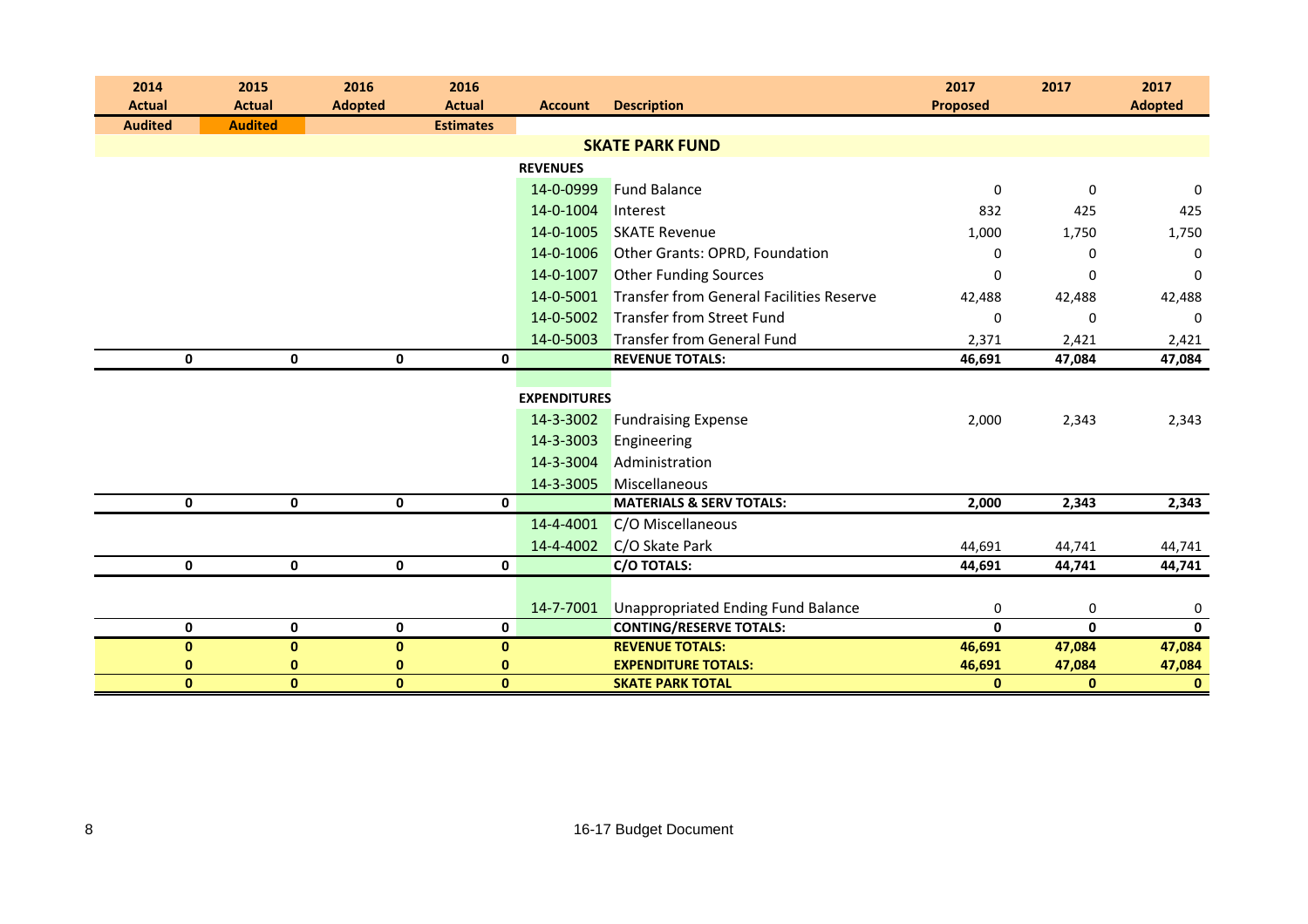| 2014           | 2015            | 2016               | 2016              |                     |                                                      | 2017             | 2017             | 2017             |
|----------------|-----------------|--------------------|-------------------|---------------------|------------------------------------------------------|------------------|------------------|------------------|
| <b>Actual</b>  | <b>Actual</b>   | <b>Adopted</b>     | <b>Actual</b>     | <b>Account</b>      | <b>Description</b>                                   | <b>Proposed</b>  |                  | <b>Adopted</b>   |
| <b>Audited</b> | <b>Audited</b>  |                    | <b>Estimates</b>  |                     |                                                      |                  |                  |                  |
|                |                 |                    |                   |                     | <b>EQUIPMENT RESERVE FUND</b>                        |                  |                  |                  |
|                |                 |                    |                   | <b>REVENUES</b>     |                                                      |                  |                  |                  |
| 90,564         | 90,199          | 94,550             | 94,579            | 15-0-0999           | <b>Fund Balance</b>                                  | 85,752           | 85,752           | 85,752           |
| 485            | 462             | 473                | 473               | 15-0-1004           | Interest                                             | 429              | 429              | 429              |
|                |                 | 20,700             | 20,700            | 15-0-1005           | Miscellaneous                                        |                  |                  |                  |
|                |                 |                    |                   | 15-0-1010           | Sale of Equipment                                    |                  |                  |                  |
|                | 5,000           |                    |                   | 15-0-5110           | <b>Transfer from General Fund</b>                    |                  |                  |                  |
|                |                 |                    |                   | 15-0-5111           | <b>Transfer from Street Fund</b>                     | 0                | 2,000            | 2,000            |
|                |                 |                    |                   | 15-0-5119           | <b>Transfer from Water Fund</b>                      |                  |                  |                  |
|                |                 |                    |                   | 15-0-5131           | Transfer from Sewer Fund                             |                  |                  |                  |
|                |                 |                    |                   |                     |                                                      |                  |                  |                  |
| 91,049         | 95,661          | 115,723            | 115,752           |                     | <b>REVENUE TOTALS:</b>                               | 86,181           | 88,181           | 88,181           |
|                |                 |                    |                   |                     |                                                      |                  |                  |                  |
|                |                 |                    |                   | <b>EXPENDITURES</b> |                                                      |                  |                  |                  |
| 0              | 1,082           | 76,700             | 30,000            | 15-4-4001           | C/O Equipment: Public Works                          | 57,000           | 59,000           | 59,000           |
| $\mathbf 0$    | 0               | 35,500             | $\Omega$          | 15-4-4002           | C/O Equipment: Other                                 | 25,000           | 25,000           | 25,000           |
|                |                 |                    |                   |                     |                                                      |                  |                  |                  |
| 0              | 1,082           | 112,200            | 30,000            |                     | <b>C/O TOTALS:</b>                                   | 82,000           | 84,000           | 84,000           |
|                |                 |                    |                   |                     |                                                      |                  |                  |                  |
| 0              | 0               | 3,523              | $\mathbf 0$       | 15-7-7001           | Unappropriated Ending Fund Balance                   | 4,181            | 4,181            | 4,181            |
|                |                 |                    |                   |                     |                                                      |                  |                  |                  |
| $\mathbf 0$    | $\mathbf 0$     | 3,523              | $\mathbf{0}$      |                     | <b>UNAPPROPRIATED TOTALS:</b>                        | 4,181            | 4,181            | 4,181            |
|                |                 |                    |                   |                     |                                                      |                  |                  |                  |
| 91,049         | 95,661<br>1,082 | 115,723<br>115,723 | 115,752<br>30,000 |                     | <b>REVENUE TOTALS:</b><br><b>EXPENDITURE TOTALS:</b> | 86,181<br>86,181 | 88,181<br>88,181 | 88,181<br>88,181 |
| 91,049         | 94,579          | $\mathbf{0}$       | 85,752            |                     | <b>EQUIPMENT RESERVE TOTALS:</b>                     | $\mathbf{0}$     | $\mathbf{0}$     | $\mathbf{0}$     |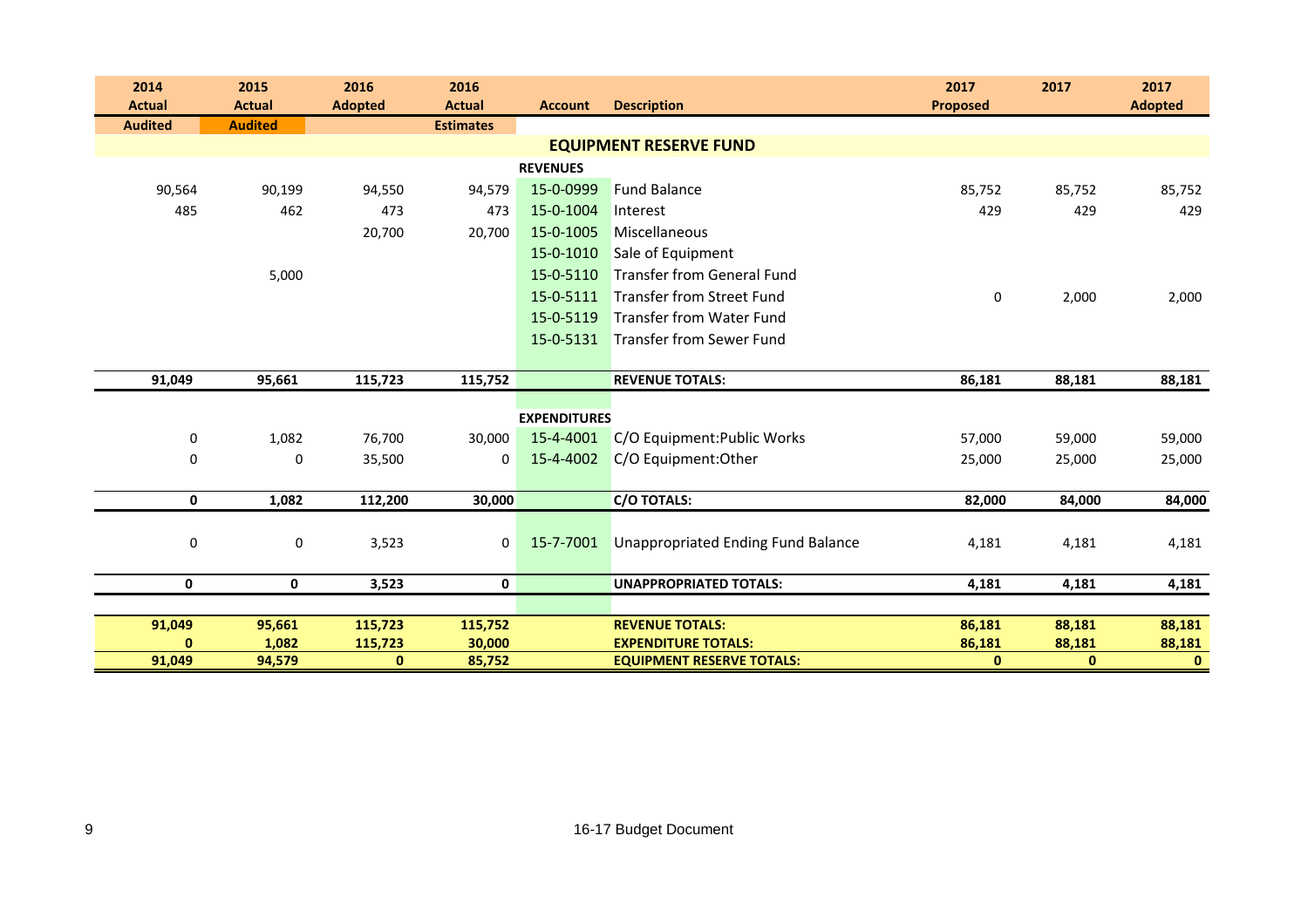| 2014           | 2015           | 2016           | 2016             |                     |                                    | 2017            | 2017    | 2017           |
|----------------|----------------|----------------|------------------|---------------------|------------------------------------|-----------------|---------|----------------|
| <b>Actual</b>  | <b>Actual</b>  | <b>Adopted</b> | <b>Actual</b>    | <b>Account</b>      | <b>Description</b>                 | <b>Proposed</b> |         | <b>Adopted</b> |
| <b>Audited</b> | <b>Audited</b> |                | <b>Estimates</b> |                     |                                    |                 |         |                |
|                |                |                |                  |                     | <b>WATER FUND</b>                  |                 |         |                |
|                |                |                |                  | <b>REVENUES</b>     |                                    |                 |         |                |
| 90,817         | 96,083         | 94,854         | 88,152           | 19-0-0999           | <b>Fund Balance</b>                | 107,953         | 105,653 | 106,296        |
| 326,919        | 318,090        | 332,000        | 332,000          | 19-0-1002           | <b>Water Monthly Chgs</b>          | 328,000         | 328,000 | 328,000        |
| 530            | 120            | 1,500          | 0                | 19-0-1003           | Water Hook ups                     | 500             | 500     | 500            |
| 557            | 498            | 495            | 495              | 19-0-1004           | Interest / water                   |                 |         |                |
| 3,634          | 792            | 23,176         | 5,875            | 19-0-1006           | Miscellaneous Water                | 2,000           | 2,000   | 2,000          |
| 9,720          | 8,690          | 9,350          | 9,900            | 19-0-1008           | Late Fees/Water                    | 9,300           | 9,300   | 9,300          |
| 0              |                | 0              | $\mathbf 0$      | 19-0-1025           | Water LID's                        |                 |         |                |
| 0              |                | $\mathbf 0$    | 21,926           | 19-0-5010           | Xfer from General Fund             | 2,500           | 2,500   | 2,500          |
| 432,177        | 424,273        | 461,375        | 458,348          |                     | <b>REVENUE TOTALS:</b>             | 450,253         | 447,953 | 448,596        |
|                |                |                |                  | <b>EXPENDITURES</b> |                                    |                 |         |                |
| 16,954         | 16,213         | 13,604         | 13,604           | 19-2-2002           | <b>Public Works Supervisor</b>     | 15,000          | 15,000  | 15,000         |
| 12,010         | 12,438         | 13,120         | 13,120           | 19-2-2003           | Clerk II - Finance                 | 13,200          | 13,200  | 13,200         |
| 16,586         | 16,578         | 17,340         | 17,340           | 19-2-2004           | <b>City Recorder</b>               | 18,300          | 18,300  | 18,300         |
| 16,090         | 14,943         | 15,051         | 15,051           | 19-2-2006           | PER                                | 16,163          | 16,163  | 16,163         |
| 3,651          | 67             | 4,410          | 4,410            | 19-2-2007           | Worker's Comp & Benefit Assessment | 4,410           | 4,410   | 4,410          |
| 6,554          | 6,788          | 5,689          | 5,689            | 19-2-2008           | SS & MC                            | 5,903           | 6,036   | 6,036          |
| 22,222         | 21,795         | 25,550         | 25,550           | 19-2-2009           | Employee Insurance                 | 25,900          | 25,900  | 25,900         |
| 0              | $\mathbf 0$    | 700            | 700              | 19-2-2010           | Unemployment                       | 1,050           | 1,050   | 1,050          |
| 9,856          | 8,218          | 9,207          | 9,207            | 19-2-2013           | <b>Utility Maintenance Worker</b>  | 8,800           | 8,800   | 8,800          |
| 12,718         | 13,598         | 14,424         | 14,424           | 19-2-2015           | Clerk II - UB/Court                | 15,080          | 15,080  | 15,080         |
| 1,680          | $\pmb{0}$      | 1,260          | 1,260            | 19-2-2018           | <b>Part Time</b>                   | 1,260           | 3,000   | 3,000          |
| 340            | 4,682          | 5,402          | 5,402            | 19-2-2019           | Meter Reader                       | 5,524           | 5,524   | 5,524          |
| 118,661        | 115,320        | 125,757        | 125,757          |                     | PERSONAL SERVICE TOTALS:           | 130,590         | 132,463 | 132,463        |
| 1,434          | 2,012          | 2,000          | 2,000            | 19-3-3001           | <b>Office Supplies</b>             | 2,000           | 2,000   | 2,000          |
| 2,688          | 2,760          | 3,000          | 2,650            | 19-3-3002           | Postage                            | 2,800           | 2,800   | 2,800          |
| 1,337          | 1,728          | 4,353          | 2,500            | 19-3-3003           | <b>Schools &amp; Training</b>      | 3,725           | 3,725   | 3,725          |
| 1,766          | 1,902          | 2,000          | 750              | 19-3-3004           | Miscellaneous                      | 2,000           | 1,500   | 1,500          |
| 7              | 0              | 100            | 600              | 19-3-3005           | Water Dept Refund                  | 500             | 500     | 500            |
| 0              | $\pmb{0}$      | $\pmb{0}$      | 0                | 19-3-3006           | Legal                              | 250             | 250     | 250            |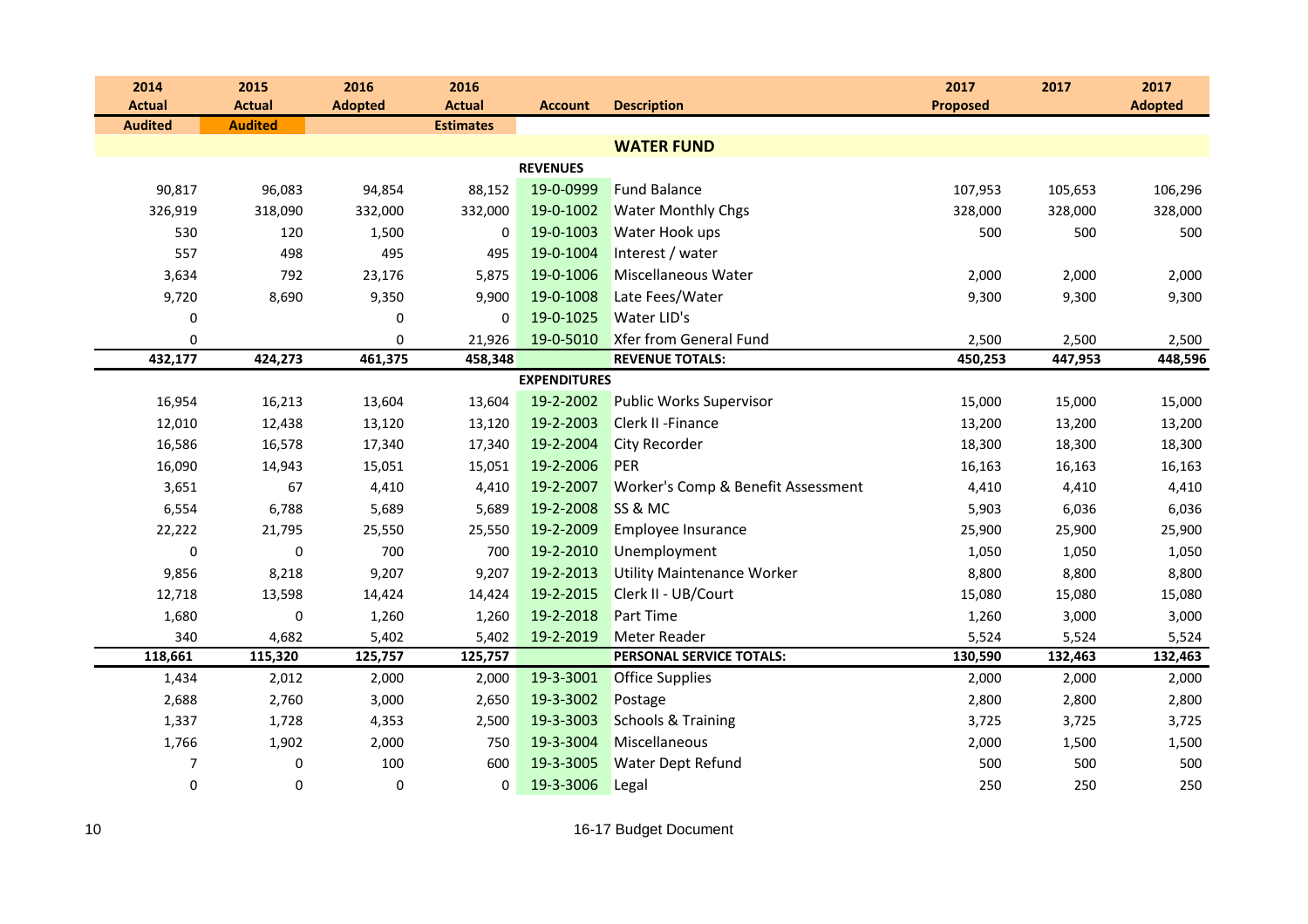| 2014           | 2015           | 2016           | 2016             |                |                                    | 2017            | 2017    | 2017           |
|----------------|----------------|----------------|------------------|----------------|------------------------------------|-----------------|---------|----------------|
| <b>Actual</b>  | <b>Actual</b>  | <b>Adopted</b> | <b>Actual</b>    | <b>Account</b> | <b>Description</b>                 | <b>Proposed</b> |         | <b>Adopted</b> |
| <b>Audited</b> | <b>Audited</b> |                | <b>Estimates</b> |                |                                    |                 |         |                |
| 9,896          | 3,680          | 5,300          | 5,350            | 19-3-3007      | Audit                              | 5,300           | 5,300   | 5,300          |
| 0              | 0              | 1,500          | 0                | 19-3-3008      | <b>Planning Expense</b>            | 500             | 500     | 500            |
| 2,210          | 895            | 7,500          | 0                | 19-3-3009      | Consultants / Engineer             | 7,500           | 7,500   | 7,500          |
| 11,997         | 11,623         | 12,000         | 12,000           | 19-3-3010      | Electricity                        | 12,000          | 12,000  | 12,000         |
| 2,296          | 2,321          | 2,500          | 2,500            | 19-3-3011      | Telephones & Pagers                | 2,500           | 2,500   | 2,500          |
| 445            | 999            | 1,200          | 995              | 19-3-3014      | Print & Publish                    | 1,000           | 1,000   | 1,000          |
| 0              | 114            | 100            | 50               | 19-3-3015      | Uniforms                           | 100             | 100     | 100            |
| 1,994          | 1,881          | 1,500          | 1,500            | 19-3-3016      | Chemicals                          | 1,500           | 1,500   | 1,500          |
| 468            | 700            | 1,500          | 1,500            | 19-3-3017      | Minor Parts & Repair               | 1,500           | 1,500   | 1,500          |
| 0              | 0              | 2,500          | 500              | 19-3-3018      | Paving / Water Lines               | 1,750           | 1,750   | 1,750          |
| 1,014          | 0              | 22,926         | 9,000            | 19-3-3019      | <b>Water System Supplies</b>       | 5,000           | 5,000   | 5,000          |
| 0              | 795            | 500            | 125              | 19-3-3020      | <b>Small Tools</b>                 | 500             | 500     | 500            |
| 4,206          | 4,001          | 5,000          | 5,000            | 19-3-3021      | Lab Tests                          | 5,000           | 5,000   | 5,000          |
| 1,000          | 2,696          | 2,750          | 3,100            | 19-3-3022      | Computer & Software Expenses       | 3,250           | 3,250   | 3,250          |
| 3,140          | 8,116          | 8,500          | 6,000            | 19-3-3024      | Bonds / Insurance                  | 7,500           | 7,000   | 7,000          |
| 2,511          | 2,065          | 2,750          | 2,200            | 19-3-3028      | <b>Equipment Operation</b>         | 2,500           | 2,500   | 2,500          |
| 2,533          | 418            | 1,750          | 500              | 19-3-3029      | Water Hookup expense               | 1,500           | 1,500   | 1,500          |
| 100            | 427            | 2,000          | 600              | 19-3-3031      | <b>Hydrant Maintenance</b>         | 2,000           | 2,000   | 2,000          |
| 0              | $\pmb{0}$      | 5,340          | 5,000            | 19-3-3032      | Water System Consultant            | 6,000           | 6,000   | 6,000          |
| 3,566          | 3,177          | 3,600          | 1,500            | 19-3-3033      | Water System General Maint         | 3,000           | 3,000   | 3,000          |
| 750            | 500            | 500            | 1,000            | 19-3-3040      | Copy Machine Contract              | 1,000           | 1,000   | 1,000          |
| 55,358         | 52,810         | 102,669        | 66,920           |                | <b>MATERIAL &amp; SERV TOTALS:</b> | 82,175          | 81,175  | 81,175         |
| $\pmb{0}$      | 1,499          | 4,000          | 0                | 19-4-4001      | Well Station / Generator C/O       | 4,000           | 2,500   | 2,500          |
| 2,530          | 442            | 9,000          | 2,300            | 19-4-4003      | Hydrant C/O                        | 9,000           | 8,000   | 8,000          |
| 1,925          | 0              | 10,000         | 2,000            | 19-4-4008      | Water Lines C/O                    | 20,000          | 15,000  | 15,000         |
| 0              |                | 0              | 75               | 19-4-4010      | Computer C/O                       | 750             | 7,050   | 7,050          |
| 620            | 1,050          | 1,000          | 0                | 19-4-4014      | Miscellaneous C/O                  | 1,000           | 500     | 500            |
| 5,075          | 2,991          | 24,000         | 4,375            |                | C/O TOTALS:                        | 34,750          | 33,050  | 33,050         |
|                |                |                |                  |                |                                    |                 |         |                |
| 152,000        | 155,000        | 155,000        | 155,000          | 19-5-5004      | WTR transfer to Bonded Debt        | 155,000         | 155,000 | 155,000        |
|                |                |                | 0                | 19-5-5005      | Xfer to General Fund               |                 |         |                |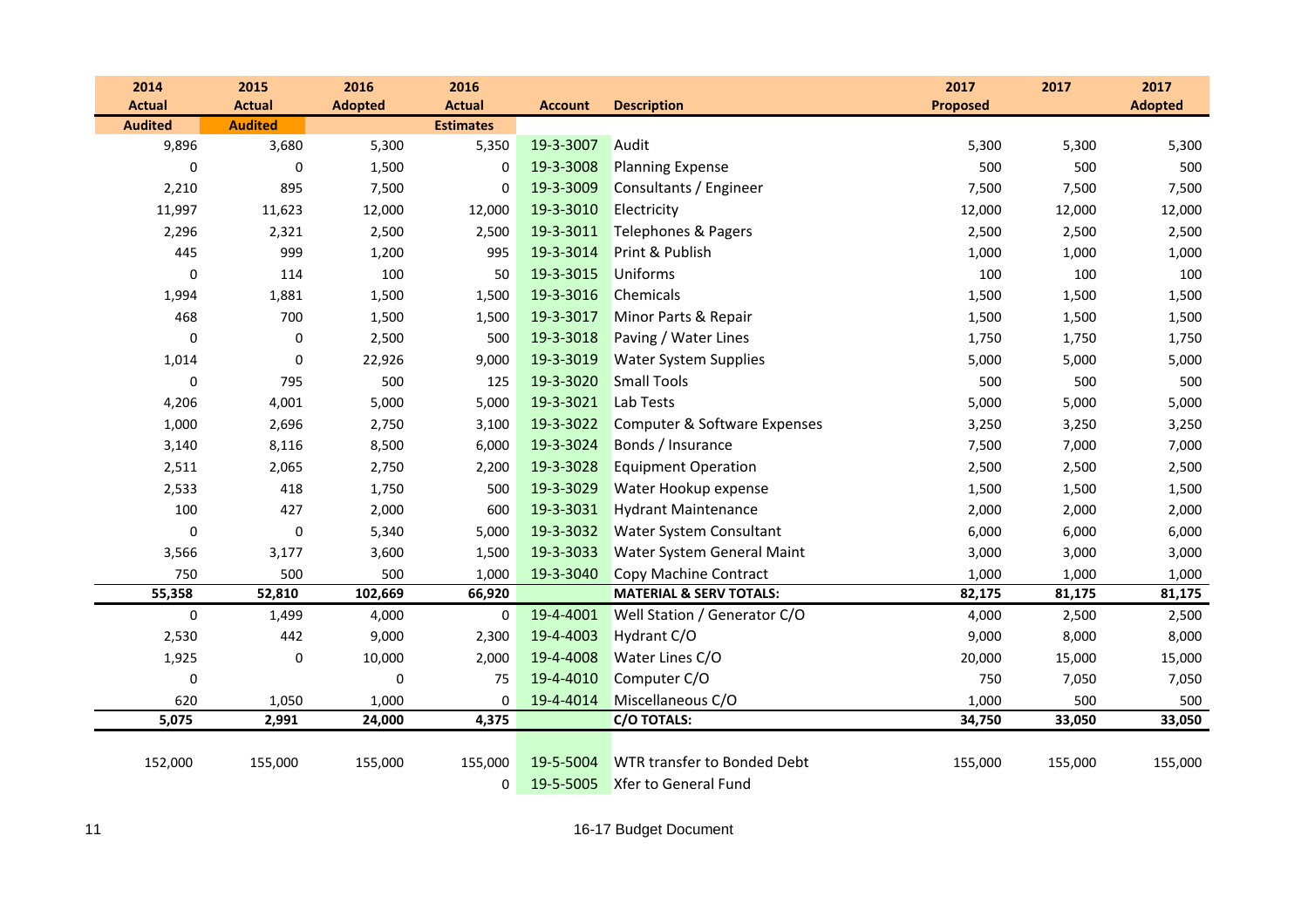| 2014           | 2015           | 2016                  | 2016             |                |                                       | 2017            | 2017         | 2017           |
|----------------|----------------|-----------------------|------------------|----------------|---------------------------------------|-----------------|--------------|----------------|
| <b>Actual</b>  | <b>Actual</b>  | <b>Adopted</b>        | <b>Actual</b>    | <b>Account</b> | <b>Description</b>                    | <b>Proposed</b> |              | <b>Adopted</b> |
| <b>Audited</b> | <b>Audited</b> |                       | <b>Estimates</b> |                |                                       |                 |              |                |
| 5,000          | 10,000         | $\mathbf 0$           | $\Omega$         | 19-5-5006      | WTR transfer to Wtr Reserve Fund      |                 |              |                |
|                |                |                       | 0                | 19-5-5007      | WTR transfer to Equip Fund            |                 |              |                |
|                |                |                       | 0                | 19-5-5008      | <b>Transfer to General Facilities</b> |                 |              |                |
| 157,000        | 165,000        | 155,000               | 155,000          |                | <b>TRANSFERS IN/OUT TOTALS:</b>       | 155,000         | 155,000      | 155,000        |
|                |                |                       |                  |                |                                       |                 |              |                |
|                | $\mathbf 0$    | $\mathbf 0$<br>27,589 | 0                | 19-6-6001      | <b>WTR Contingency</b>                | 25,000          | 25,000       | 25,000         |
|                | $\mathbf 0$    | $\mathbf 0$<br>26,360 | 0                | 19-9-9001      | <b>Unappropriated EFB</b>             | 22,738          | 21,265       | 21,908         |
|                |                |                       |                  |                |                                       |                 |              |                |
|                | 0              | 0<br>53,949           | 0                |                | <b>CONTING/UNAPP TOTALS:</b>          | 47,738          | 46,265       | 46,908         |
|                |                |                       |                  |                |                                       |                 |              |                |
| 432,177        | 424,273        | 461,375               | 458,348          |                | <b>REVENUE TOTALS:</b>                | 450,253         | 447,953      | 448,596        |
| 336,094        | 336,121        | 461,375               | 352,052          |                | <b>EXPENDITURE TOTALS:</b>            | 450,253         | 447,953      | 448,596        |
|                |                |                       |                  |                |                                       |                 |              |                |
| 96,083         | 88,152         | $\mathbf{0}$          | 106,296          |                | <b>WATER FUND TOTALS:</b>             | 0               | $\mathbf{0}$ | $\mathbf{0}$   |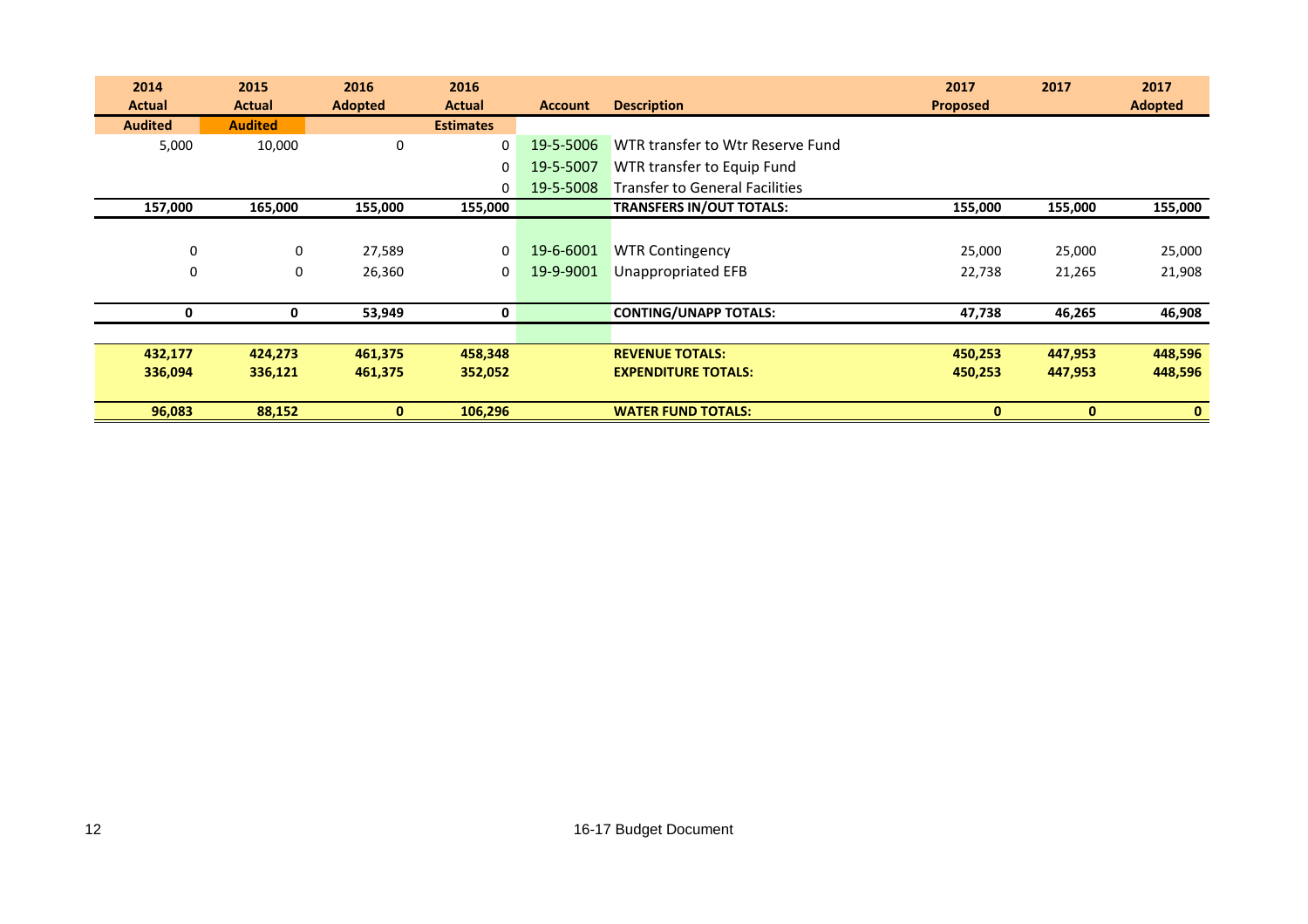| 2014<br><b>Actual</b> | 2015<br><b>Actual</b> | 2016<br><b>Adopted</b> | 2016<br><b>Actual</b> | <b>Account</b>      | <b>Description</b>                                   | 2017<br><b>Proposed</b> | 2017               | 2017<br><b>Adopted</b> |
|-----------------------|-----------------------|------------------------|-----------------------|---------------------|------------------------------------------------------|-------------------------|--------------------|------------------------|
| <b>Audited</b>        | <b>Audited</b>        |                        | <b>Estimates</b>      |                     |                                                      |                         |                    |                        |
|                       |                       |                        |                       |                     |                                                      |                         |                    |                        |
|                       |                       |                        |                       |                     | <b>BONDED DEBT SERVICE FUND</b>                      |                         |                    |                        |
|                       |                       |                        |                       | <b>REVENUES</b>     |                                                      |                         |                    |                        |
| 105,372               | 107,984               | 113,108                | 113,565               | 21-0-0999           | <b>Fund Balance</b>                                  | 113,894                 | 113,894            | 113,894                |
| 582                   | 553                   | 300                    | 300                   | 21-0-1004           | Interest / Bonded Debt                               | 569                     | 569                | 569                    |
| 152,000               | 155,000               | 155,000                | 155,000               | 21-0-5119           | <b>Transfer from Water Fund</b>                      | 155,000                 | 155,000            | 155,000                |
| 170,000               | 170,000               | 170,000                | 165,000               | 21-0-5131           | <b>Transfer from Sewer Fund</b>                      | 165,000                 | 165,000            | 165,000                |
|                       |                       | 0                      |                       | 21-0-5132           | <b>Transfer from Sewer Reserve</b>                   |                         |                    |                        |
| 427,954               | 433,537               | 438,408                | 433,865               |                     | <b>REVENUE TOTALS:</b>                               | 434,463                 | 434,463            | 434,463                |
|                       |                       |                        |                       |                     |                                                      |                         |                    |                        |
|                       |                       |                        |                       | <b>EXPENDITURES</b> |                                                      |                         |                    |                        |
| 48,909                | 48,909                | 45,872                 | 45,872                | 21-8-8003           | Bond Int Sewer 1993-FmHA                             | 44,238                  | 44,238             | 44,238                 |
| 29,635                | 29,635                | 32,672                 | 32,672                | 21-8-8004           | Bond Prin Sewer 1993-FmHA                            | 34,306                  | 34,306             | 34,306                 |
| 31,705                | 30,472                | 29,226                 | 29,227                | 21-8-8012           | Bond Int Water (OECDD - 2006)                        | 27,969                  | 27,969             | 27,969                 |
| 123,287               | 124,520               | 125,766                | 125,765               | 21-8-8013           | Bond Prin Water (OECDD - 2006)                       | 127,023                 | 127,023            | 127,023                |
| 32,000                | 33,480                | 35,027                 | 35,026                | 21-8-8015           | Bond Prin Sewer (OECDD - 2010)                       | 36,646                  | 36,646             | 36,646                 |
| 54,434                | 52,956                | 51,408                 | 51,409                | 21-8-8016           | Bond Int Sewer (OECDD - 2010)                        | 49,791                  | 49,791             | 49,791                 |
| 319,970               | 319,972               | 319,971                | 319,971               |                     | <b>BOND PAYMENT TOTALS:</b>                          | 319,973                 | 319,973            | 319,973                |
|                       |                       |                        |                       |                     |                                                      |                         |                    |                        |
| 0                     | 0                     | $\Omega$               | 0                     | 21-9-9001           |                                                      |                         |                    |                        |
| 0                     | 0                     | 118,437                | 0                     | 21-9-9002           | <b>Unappropriated EFB</b>                            | 114,490                 | 114,490            | 114,490                |
|                       |                       |                        |                       |                     |                                                      |                         |                    |                        |
| 0                     | $\mathbf{0}$          | 118,437                | $\mathbf{0}$          |                     | <b>UNAPPROPRIATED TOTALS:</b>                        | 114,490                 | 114,490            | 114,490                |
| 427,954<br>319,970    | 433,537<br>319,972    | 438,408<br>438,408     | 433,865<br>319,971    |                     | <b>REVENUE TOTALS:</b><br><b>EXPENDITURE TOTALS:</b> | 434,463<br>434,463      | 434,463<br>434,463 | 434,463<br>434,463     |
|                       |                       |                        |                       |                     |                                                      |                         |                    |                        |
| 107,984               | 113,565               | $\mathbf{0}$           | 113,894               |                     | <b>BONDED DEBT TOTALS:</b>                           | $\mathbf 0$             | $\mathbf{0}$       | $\mathbf{0}$           |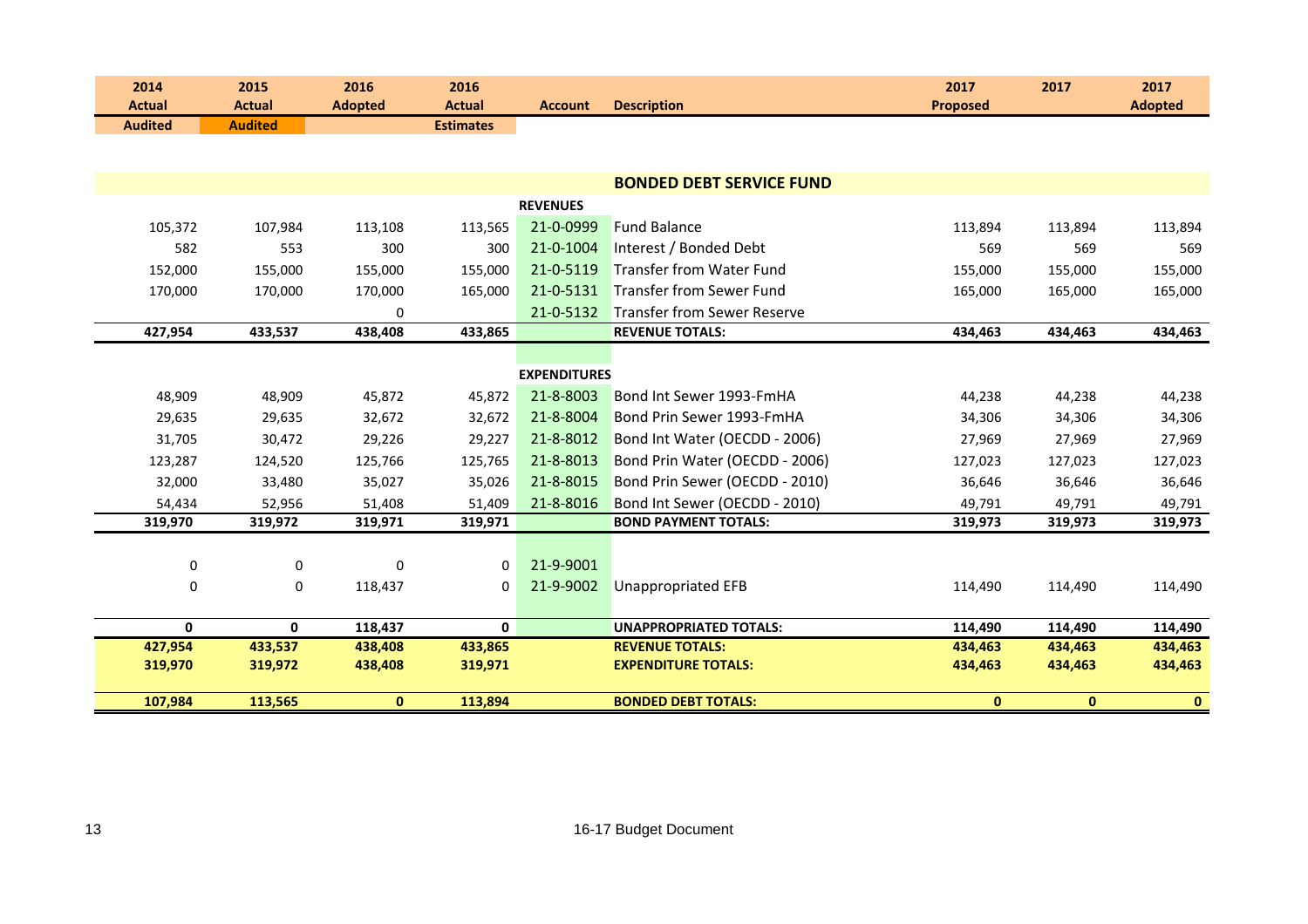| 2014<br><b>Actual</b> | 2015<br><b>Actual</b> | 2016<br><b>Adopted</b> | 2016<br><b>Actual</b> | <b>Account</b>      | <b>Description</b>                       | 2017<br><b>Proposed</b> | 2017         | 2017<br><b>Adopted</b> |
|-----------------------|-----------------------|------------------------|-----------------------|---------------------|------------------------------------------|-------------------------|--------------|------------------------|
| <b>Audited</b>        | <b>Audited</b>        |                        | <b>Estimates</b>      |                     |                                          |                         |              |                        |
|                       |                       |                        |                       |                     |                                          |                         |              |                        |
|                       |                       |                        |                       |                     |                                          |                         |              |                        |
|                       |                       |                        |                       |                     | <b>WATER SYSTEM RESERVE FUND</b>         |                         |              |                        |
|                       |                       |                        |                       | <b>REVENUES</b>     |                                          |                         |              |                        |
| 172,927               | 199,246               | 196,616                | 196,640               | 23-0-0999           | <b>Fund Balance</b>                      | 212,073                 | 212,073      | 216,573                |
| 1,073                 | 1,020                 | 983                    | 983                   | 23-0-1004           | Interest                                 | 1,060                   | 1,060        | 1,060                  |
|                       | 145                   | 200                    | 54                    | 23-0-1006           | Interest / SDC Water                     | $\mathbf 0$             | $\mathbf 0$  | $\mathbf 0$            |
| 19,960                | 6,229                 | 9,000                  | 18,896                | 23-0-1007           | <b>SDC Water</b>                         | 9,000                   | 9,000        | 9,000                  |
| 286                   |                       |                        |                       | 23-0-1009           | Miscellaneous                            | 0                       | $\Omega$     | $\Omega$               |
| 5,000                 | 10,000                |                        |                       | 23-0-5119           | Transfer from Water Fund                 | $\Omega$                | 25,000       | 25,000                 |
| 199,246               | 216,640               | 206,799                | 216,573               |                     | <b>REVENUE TOTALS:</b>                   | 222,133                 | 247,133      | 251,633                |
|                       |                       |                        |                       |                     |                                          |                         |              |                        |
|                       |                       |                        |                       | <b>EXPENDITURES</b> |                                          |                         |              |                        |
|                       | 0                     | $\mathbf 0$            | 0                     | 23-3-3003           | Administration                           | 1,000                   | 1,000        | 1,000                  |
|                       |                       |                        |                       | 23-3-3004           | Engineering                              | 0                       | 12,133       | 12,133                 |
| $\mathbf 0$           | $\mathbf 0$           | 0                      | $\mathbf 0$           |                     | <b>MATERIALS &amp; SERV TOTALS:</b>      | 1,000                   | 13,133       | 13,133                 |
|                       |                       |                        |                       |                     |                                          |                         |              |                        |
| 0                     | 20,000                | 197,799                | 0                     | 23-4-4001           | Water Capital Outlay / Lines & Generator | 212,133                 | 225,000      | 229,500                |
|                       | 0                     |                        | 0                     | 23-4-4008           | <b>Automated Meter Reading</b>           |                         |              |                        |
| 0                     | 20,000                | 197,799                | $\mathbf{0}$          |                     | <b>C/O TOTALS:</b>                       | 212,133                 | 225,000      | 229,500                |
|                       | 0                     | 0                      | 0                     | 23-5-5001           | <b>Transfer to Water Fund</b>            |                         |              |                        |
| $\mathbf 0$           | $\mathbf 0$           | $\mathbf 0$            | 0                     |                     | <b>TRANSFERS IN/OUT TOTALS:</b>          | $\mathbf 0$             | $\mathbf 0$  | $\mathbf 0$            |
| $\mathbf 0$           | $\mathbf 0$           |                        | $\Omega$              | 23-7-7001           | <b>Reserve Water</b>                     |                         |              |                        |
| $\pmb{0}$             | 0                     | 9,000                  | 0                     | 23-7-7002           | <b>Reserve Water SDC</b>                 | 9,000                   | 9,000        | 9,000                  |
| $\mathbf{0}$          | $\mathbf{0}$          | 9,000                  | $\mathbf{0}$          |                     | <b>CONTING/RESERVE TOTALS:</b>           | 9,000                   | 9,000        | 9,000                  |
| 199,246               | 216,640               | 206,799                | 216,573               |                     | <b>REVENUE TOTALS:</b>                   | 222,133                 | 247,133      | 251,633                |
| $\bf{0}$              | 20,000                | 206,799                | $\bf{0}$              |                     | <b>EXPENDITURE TOTALS:</b>               | 222,133                 | 247,133      | 251,633                |
| 199,246               | 196,640               | $\mathbf{0}$           | 216,573               |                     | <b>WATER SYS RES TOTALS:</b>             | $\mathbf{0}$            | $\mathbf{0}$ | $\bullet$              |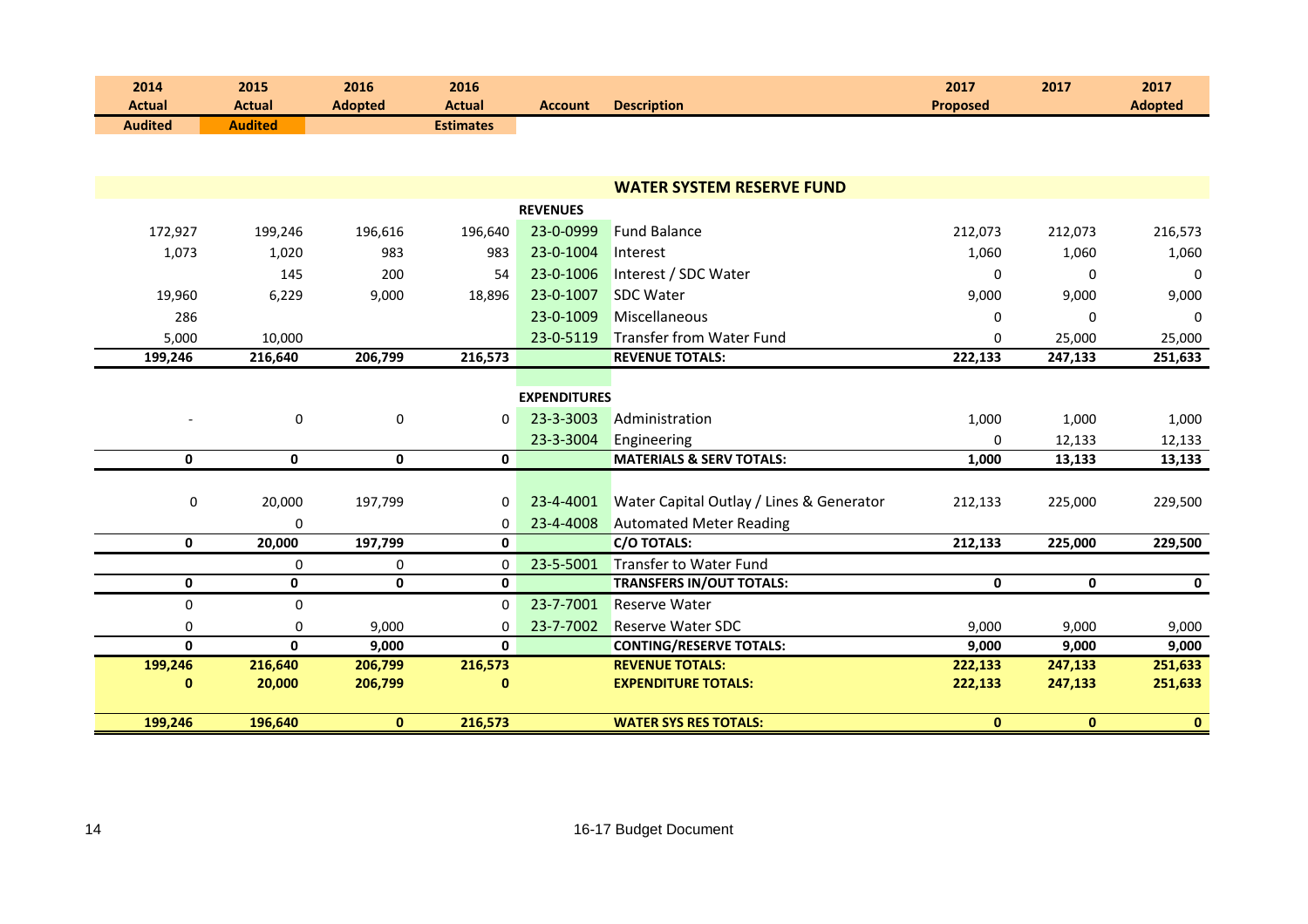| 2014<br><b>Actual</b>  | 2015<br><b>Actual</b>  | 2016<br><b>Adopted</b>  | 2016<br><b>Actual</b>   | <b>Account</b>      | <b>Description</b>                                       | 2017<br><b>Proposed</b> | 2017                  | 2017<br><b>Adopted</b> |
|------------------------|------------------------|-------------------------|-------------------------|---------------------|----------------------------------------------------------|-------------------------|-----------------------|------------------------|
| <b>Audited</b>         | <b>Audited</b>         |                         | <b>Estimates</b>        |                     |                                                          |                         |                       |                        |
|                        |                        |                         |                         |                     |                                                          |                         |                       |                        |
|                        |                        |                         |                         |                     | <b>CANYON JOURNEYS TRAIL FUND / MILL CITY FALLS PARK</b> |                         |                       |                        |
|                        |                        |                         |                         | <b>REVENUES</b>     |                                                          |                         |                       |                        |
| 79,970                 | 80,403                 | 108,805                 | 115,273                 | 24-0-0999           | <b>Fund Balance</b>                                      | 40,858                  | 40,858                | 44,874                 |
| 433                    | 411                    | 544                     | 576                     | 24-0-1004           | Interest                                                 | 205                     | 205                   | 205                    |
|                        |                        |                         |                         | 24-0-1005           | <b>TE Grant</b>                                          |                         |                       |                        |
|                        |                        | 125,000                 | 99,600                  | 24-0-1006           | Other Grants: OPRD, Foundation                           |                         |                       |                        |
|                        | 25,000                 |                         |                         | 24-0-1007           | <b>Other Funding Sources</b>                             |                         |                       |                        |
|                        | 10,000                 |                         |                         | 24-0-5029           | <b>Transfer from Street Fund</b>                         |                         |                       |                        |
|                        | 30,000                 |                         |                         | 24-0-5030           | Transfer from Street Reserve Fund                        |                         |                       |                        |
|                        |                        |                         |                         | 24-0-5031           | <b>Transfer from General Fund</b>                        |                         |                       |                        |
| 80,403                 | 145,814                | 234,349                 | 215,449                 |                     | <b>REVENUE TOTALS:</b>                                   | 41,063                  | 41,063                | 45,079                 |
|                        |                        |                         |                         |                     |                                                          |                         |                       |                        |
|                        |                        |                         |                         | <b>EXPENDITURES</b> |                                                          |                         |                       |                        |
|                        | 30,541                 | 16,000                  | 5,575                   | 24-3-3010           | Engineering                                              | 15,000                  | 15,000                | 16,500                 |
|                        |                        | 10,000                  |                         | 24-3-3012           | Administration                                           |                         |                       |                        |
|                        |                        | 3,549                   |                         | 24-3-3013           | Miscellaneous                                            |                         |                       |                        |
| 0                      | 30,541                 | 29,549                  | 5,575                   |                     | <b>MATERIALS &amp; SERV TOTALS:</b>                      | 15,000                  | 15,000                | 16,500                 |
|                        |                        | 10,000                  | 0                       | 24-4-4010           | C/O Miscellaneous                                        |                         |                       |                        |
|                        |                        | 194,800                 | 165,000                 | 24-4-4011           | C/O Construction Park                                    | 26,063                  | 26,063                | 28,579                 |
|                        |                        |                         |                         | 24-4-4012           | C/O Bridge                                               |                         |                       |                        |
| $\mathbf 0$            | 0                      | 204,800                 | 165,000                 |                     | <b>C/O TOTALS:</b>                                       | 26,063                  | 26,063                | 28,579                 |
|                        |                        |                         |                         |                     |                                                          |                         |                       |                        |
|                        | 0                      |                         | 0                       | 24-6-6001           | Contingency                                              |                         |                       |                        |
| $\mathbf{0}$<br>80,403 | $\mathbf 0$<br>145,814 | $\mathbf{0}$<br>234,349 | $\mathbf{0}$<br>215,449 |                     | <b>CONTING/RESERVE TOTALS:</b><br><b>REVENUE TOTALS:</b> | $\mathbf{0}$<br>41,063  | $\mathbf 0$<br>41,063 | $\mathbf{0}$<br>45,079 |
| $\bf{0}$               | 30,541                 | 234,349                 | 170,575                 |                     | <b>EXPENDITURE TOTALS:</b>                               | 41,063                  | 41,063                | 45,079                 |
|                        |                        |                         |                         |                     |                                                          |                         |                       |                        |
| 80,403                 | 115,273                | $\mathbf{0}$            | 44,874                  |                     | <b>CANYON JOURN. TRAILS TOTALS:</b>                      | $\mathbf{0}$            | $\mathbf{0}$          | $\mathbf{0}$           |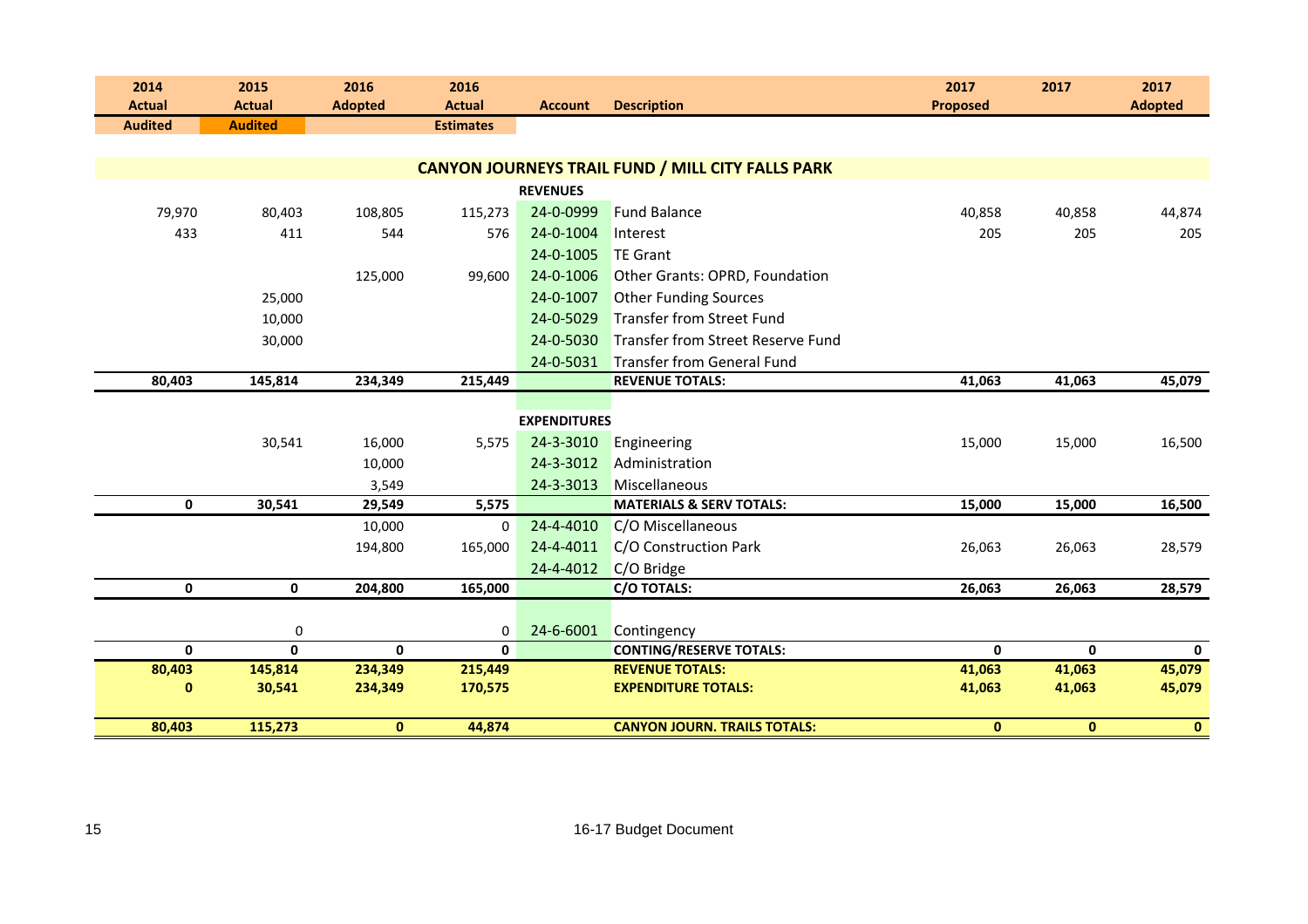| 2014           | 2015           | 2016           | 2016             |                     |                                    | 2017            | 2017         | 2017           |
|----------------|----------------|----------------|------------------|---------------------|------------------------------------|-----------------|--------------|----------------|
| <b>Actual</b>  | <b>Actual</b>  | <b>Adopted</b> | <b>Actual</b>    | <b>Account</b>      | <b>Description</b>                 | <b>Proposed</b> |              | <b>Adopted</b> |
| <b>Audited</b> | <b>Audited</b> |                | <b>Estimates</b> |                     |                                    |                 |              |                |
|                |                |                |                  |                     | <b>STREET RESERVE FUND</b>         |                 |              |                |
|                |                |                |                  | <b>REVENUES</b>     |                                    |                 |              |                |
| 191,113        | 88,527         | 129,119        | 129,130          | 29-0-0999           | <b>Fund Balance</b>                | 144,776         | 144,776      | 144,776        |
| 477            | 453            | 645            | 646              | 29-0-1004           | Interest                           | 724             | 724          | 724            |
| 0              |                | 0              | $\mathbf 0$      | 29-0-5110           | <b>SCA Grant</b>                   | 0               | 50,000       | 50,000         |
| 90,000         | 71,000         | 15,000         | 15,000           | 29-0-5111           | <b>Transfer from Street Fund</b>   | 47,000          | 61,412       | 61,412         |
| 281,590        | 159,980        | 144,764        | 144,776          |                     | <b>REVENUE TOTALS:</b>             | 192,500         | 256,912      | 256,912        |
|                |                |                |                  | <b>EXPENDITURES</b> |                                    |                 |              |                |
| 20,610         | 850            | 54,155         | 0                | 29-4-4001           | C/O Street Citywide                | 65,000          | 79,412       | 79,412         |
|                |                | 20,000         | 0                | 29-4-4002           | C/O Street Linn Cty                | 50,000          | 50,000       | 50,000         |
|                |                | $\mathbf 0$    | $\mathbf 0$      | 29-4-4003           | C/O RR Bridge Repair               |                 |              |                |
| 172,453        |                | 17,609         | $\Omega$         | 29-4-4004           | Fairview & First Future South Side | 18,000          | 18,000       | 18,000         |
|                |                | 30,000         | $\Omega$         | 29-4-4006           | C/O Street Marion Co.              | 50,000          | 100,000      | 100,000        |
| $\Omega$       |                | 23,000         | $\Omega$         | 29-4-4010           | Sidewalks/Ped Paths                | 9,500           | 9,500        | 9,500          |
| 193,063        | 850            | 144,764        | 0                |                     | C/O TOTALS:                        | 192,500         | 256,912      | 256,912        |
|                |                |                |                  |                     |                                    |                 |              |                |
|                | 30,000         |                |                  | 29-5-5009           | <b>Xfer</b>                        |                 |              |                |
| $\mathbf 0$    | 30,000         | $\mathbf 0$    | $\mathbf{0}$     |                     | <b>TRANSFERS IN/OUT TOTALS:</b>    | $\mathbf 0$     | $\mathbf 0$  | 0              |
|                | 0              | 0              | $\mathbf 0$      | 29-7-7001           | Reserved for Street Improvements   |                 | 0            | 0              |
|                | 0              | $\mathbf 0$    | $\mathbf 0$      | 29-7-7002           | Reserved for bike paths            | 0               | 0            | 0              |
|                |                | 0              |                  |                     |                                    |                 |              |                |
|                | $\mathbf 0$    | $\mathbf 0$    | 0                |                     | <b>CONTIN/RESERVED TOTALS:</b>     | 0               | 0            | 0              |
|                | 0              | $\mathbf 0$    | $\mathbf 0$      | 29-9-9001           | Unappropriated EFB                 | $\mathbf 0$     | $\mathbf 0$  | 0              |
|                |                | 0              |                  |                     |                                    |                 |              |                |
| $\mathbf 0$    | $\mathbf 0$    | $\mathbf 0$    | $\mathbf 0$      |                     | <b>UNAPPROPRIATED TOTALS:</b>      | $\mathbf 0$     | $\mathbf 0$  | $\mathbf 0$    |
| 281,590        | 159,980        | 144,764        | 144,776          |                     | <b>REVENUE TOTALS:</b>             | 192,500         | 256,912      | 256,912        |
| 193,063        | 30,850         | 144,764        | 0                |                     | <b>EXPENDITURE TOTALS:</b>         | 192,500         | 256,912      | 256,912        |
| 88,527         | 129,130        | $\mathbf{0}$   | 144,776          |                     | <b>STREET RESV FUND TOTALS:</b>    | $\mathbf{0}$    | $\mathbf{0}$ | $\mathbf{0}$   |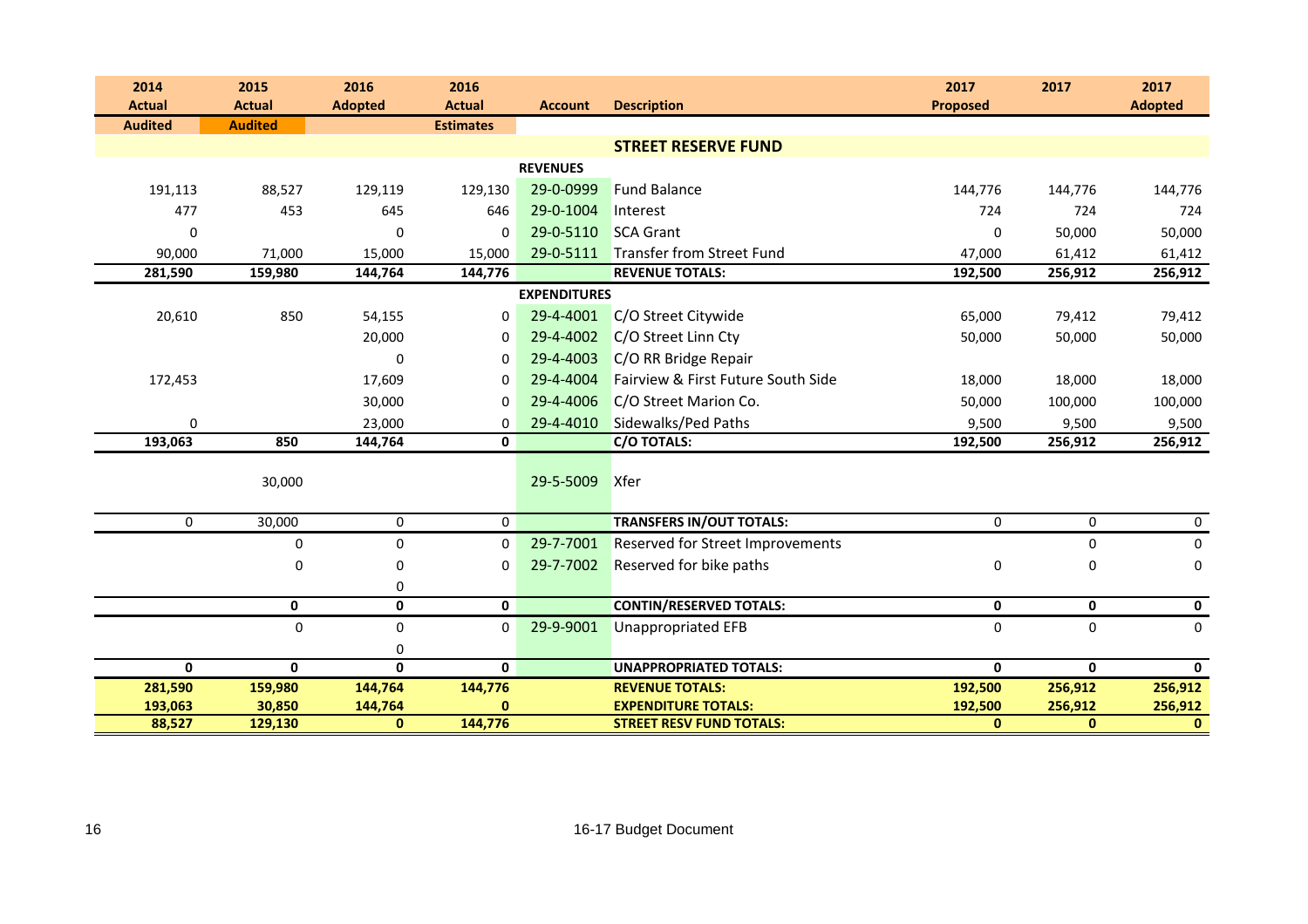| 2014           |              | 2015           | 2016           | 2016             |                     |                                      | 2017            | 2017         | 2017           |
|----------------|--------------|----------------|----------------|------------------|---------------------|--------------------------------------|-----------------|--------------|----------------|
| <b>Actual</b>  |              | <b>Actual</b>  | <b>Adopted</b> | <b>Actual</b>    | <b>Account</b>      | <b>Description</b>                   | <b>Proposed</b> |              | <b>Adopted</b> |
| <b>Audited</b> |              | <b>Audited</b> |                | <b>Estimates</b> |                     |                                      |                 |              |                |
|                |              |                |                |                  |                     | <b>HOUSING REHABILITATION FUND</b>   |                 |              |                |
|                |              |                |                |                  | <b>REVENUES</b>     |                                      |                 |              |                |
|                | 58,898       | 86,264         | 102,169        | 101,220          | 30-0-0999           | <b>Fund Balance</b>                  | 145,145         | 145,145      | 146,311        |
|                | 465          | 442            | 511            | 511              | 30-0-1004           | Interest                             | 726             | 726          | 726            |
|                | 16,563       | 16,563         | 16,563         | 16,563           | 30-0-1005           | <b>Xfer from General Fund</b>        | 16,563          | 16,563       | 16,563         |
|                | 17,800       | 2,300          |                | 26,517           | 30-0-1006           | HR Return to City                    |                 |              |                |
|                | 0            |                |                | 0                | 30-0-1008           | CDBG 97/99 Grant                     |                 |              |                |
|                | 1,380        | 1,710          | 750            | 2,500            | 30-0-1009           | Lien Repayment (Hsg Code Enf.)       | 250             | 250          | 250            |
|                | 0            |                |                | 500              | 30-0-1010           | Misc HR                              |                 |              |                |
|                | 95,106       | 107,279        | 119,993        | 147,811          |                     | <b>REVENUE TOTALS:</b>               | 162,684         | 162,684      | 163,850        |
|                |              |                |                |                  | <b>EXPENDITURES</b> |                                      |                 |              |                |
|                |              |                | 65,000         | 0                | 30-3-3001           | Housing Rehab Loans 0%               | 77,500          | 27,500       | 27,500         |
|                |              |                | 30,000         | $\Omega$         | 30-3-3002           | Commercial Rehab / Loan              | 30,000          | 30,000       | 30,000         |
|                |              |                | 4,000          | 0                | 30-3-3003           | Loan Administration                  | 7,500           | 7,500        | 7,500          |
|                |              |                |                | 0                | 30-3-3004           | HRL 97/99 Program                    |                 |              |                |
|                |              |                |                | $\Omega$         | 30-3-3005           | Loan Admin 97/99 Program CSC         |                 |              |                |
|                |              |                |                | 0                | 30-3-3006           | City Match Exp 97/99 Program         |                 |              |                |
|                | 8,841        | 6,059          | 15,000         | 1,500            | 30-3-3007           | <b>Housing Code Enforcement</b>      | 35,000          | 35,000       | 35,000         |
|                |              |                |                |                  | 30-3-3008           | Marion County Grant Program / Façade | 7,000           | 7,000        | 7,000          |
|                | 8,841        | 6,059          | 114,000        | 1,500            |                     | <b>MATERIALS &amp; SERV TOTALS:</b>  | 157,000         | 107,000      | 107,000        |
|                |              | 0              | 0              | 0                | 30-4-4003           | C/O Rehab City Bldgs                 | $\pmb{0}$       | 0            | 0              |
|                | $\mathbf{0}$ | $\mathbf{0}$   | $\mathbf{0}$   | $\mathbf{0}$     |                     | <b>C/O TOTALS:</b>                   | $\mathbf{0}$    | $\mathbf{0}$ | $\mathbf{0}$   |
|                |              | 0              | 0              |                  | 30-5-5005           | Xfer to General Fund                 | 0               | 50,000       | 50,000         |
|                | $\mathbf 0$  | 0              | 0              | 0                |                     | <b>TRANSFERS IN/OUT TOTALS:</b>      | $\mathbf 0$     | 50,000       | 50,000         |
|                |              | 0              | 5,993          | $\Omega$         | 30-6-6001           | Contingency / HRL                    | 5,684           | 5,684        | 6,850          |
|                |              | 0              | $\Omega$       | 0                | 30-9-9001           | <b>Unappropriated EFB</b>            |                 |              |                |
|                | $\mathbf{0}$ | $\mathbf{0}$   | 5,993          | $\mathbf{0}$     |                     | <b>CONTING/UNAPP TOTALS:</b>         | 5,684           | 5,684        | 6,850          |
|                | 95,106       | 107,279        | 119,993        | 147,811          |                     | <b>REVENUE TOTALS:</b>               | 162,684         | 162,684      | 163,850        |
|                | 8,841        | 6,059          | 119,993        | 1,500            |                     | <b>EXPENDITURE TOTALS:</b>           | 162,684         | 162,684      | 163,850        |
|                | 86,265       | 101,220        | $\mathbf{0}$   | 146,311          |                     | <b>HOUSING REHAB TOTALS:</b>         | $\mathbf{0}$    | $\mathbf{0}$ | $\mathbf{0}$   |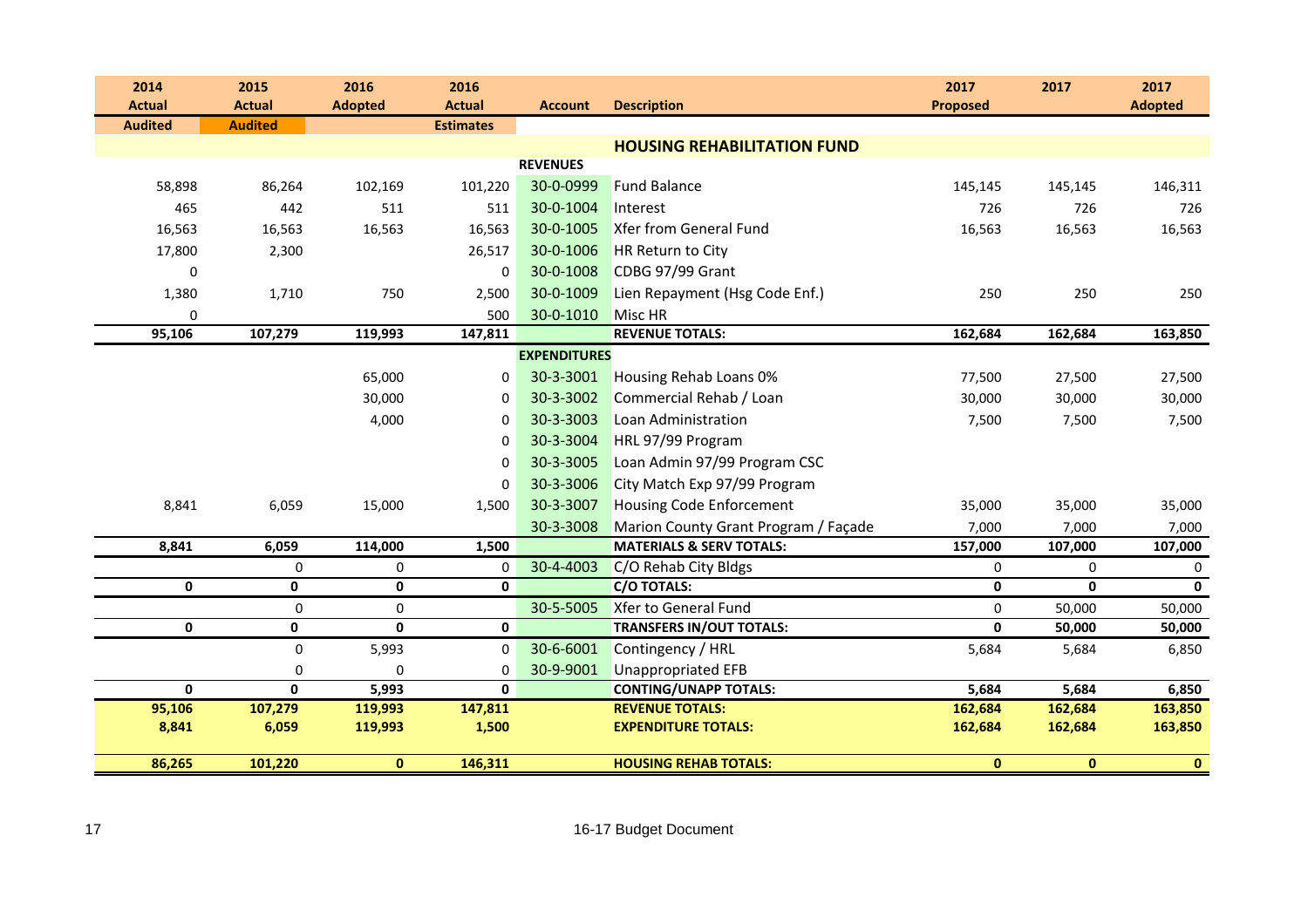| 2014           | 2015                   | 2016           | 2016             |                     |                                    | 2017            | 2017        | 2017           |
|----------------|------------------------|----------------|------------------|---------------------|------------------------------------|-----------------|-------------|----------------|
| <b>Actual</b>  | <b>Actual</b>          | <b>Adopted</b> | <b>Actual</b>    | <b>Account</b>      | <b>Description</b>                 | <b>Proposed</b> |             | <b>Adopted</b> |
| <b>Audited</b> | <b>Audited</b>         |                | <b>Estimates</b> |                     |                                    |                 |             |                |
|                |                        |                |                  |                     | <b>SEWER FUND</b>                  |                 |             |                |
|                |                        |                |                  | <b>REVENUES</b>     |                                    |                 |             |                |
| 99,672         | 101,081                | 88,877         | 67,140           | 31-0-0999           | <b>Fund Balance</b>                | 70,692          | 70,092      | 70,952         |
| 380,010        | 370,401                | 382,000        | 373,500          | 31-0-1002           | Sewer Monthly Chgs                 | 375,000         | 375,000     | 375,000        |
|                | 631<br>0               | $\mathbf 0$    | 0                | 31-0-1003           | Sewer Hookup                       | 500             | 500         | 500            |
|                | 539<br>523             | 489            | 489              | 31-0-1004           | Interest / Sewer                   | 346             | 346         | 346            |
|                | 225<br>132             | 500            | 0                | 31-0-1006           | Miscellaneous Sewer                | 500             | 500         | 500            |
| 1,708          | 920                    | 2,000          | 6,960            | 31-0-1008           | Late Fee / Sewer                   | 5,000           | 5,000       | 5,000          |
|                | 0<br>0                 | 0              | 0                | 31-0-5001           | Xfer from General Fund             | 2,500           | 2,500       | 2,500          |
| 482,785        | 473,057                | 473,866        | 448,089          |                     | <b>REVENUE TOTALS:</b>             | 454,538         | 453,938     | 454,798        |
|                |                        |                |                  | <b>EXPENDITURES</b> |                                    |                 |             |                |
| 29,242         | 29,181                 | 24,488         | 24,488           | 31-2-2002           | <b>Public Works Supervisor</b>     | 27,000          | 27,000      | 27,000         |
| 12,010         | 12,438                 | 13,120         | 13,120           | 31-2-2003           | Clerk II - Finance                 | 13,200          | 13,200      | 13,200         |
| 16,253         | 16,578                 | 17,340         | 17,340           | 31-2-2004           | City Recorder                      | 18,300          | 18,300      | 18,300         |
| 16,075         | 16,224                 | 16,342         | 16,342           | 31-2-2006           | <b>PERS</b>                        | 17,548          | 17,548      | 17,548         |
| 3,656          | 73                     | 4,788          | 2,935            | 31-2-2007           | Worker's Comp & Benefit Assessment | 4,788           | 4,788       | 4,788          |
| 6,508          | 7,364                  | 6,294          | 6,294            | 31-2-2008           | SS & MC                            | 6,576           | 6,723       | 6,723          |
| 24,126         | 23,664                 | 27,740         | 27,740           | 31-2-2009           | Employee Insurance                 | 28,120          | 28,120      | 28,120         |
|                | 0<br>$\mathbf 0$       | 760            | $\Omega$         | 31-2-2010           | Unemployment                       | 1,140           | 1,140       | 1,140          |
| 14,085         | 10,272                 | 11,509         | 11,509           | 31-2-2013           | <b>Utility Maintenance Worker</b>  | 11,000          | 11,000      | 11,000         |
| 12,717         | 13,598                 | 14,424         | 14,424           | 31-2-2015           | Clerk II - UB/ Court               | 15,080          | 15,080      | 15,080         |
|                | $\pmb{0}$<br>$\pmb{0}$ | 0              | 0                |                     | Emergency Pay / Audit Entry        | $\mathbf 0$     | $\mathbf 0$ | $\pmb{0}$      |
| 2,406          | 0                      | 1,386          | 1,000            | 31-2-2018           | <b>Part Time</b>                   | 1,386           | 3,300       | 3,300          |
|                | 0<br>0                 | $\mathbf 0$    | 0                | 31-2-2019           | Meter Reader                       | 0               | $\mathbf 0$ | $\mathbf 0$    |
| 137,078        | 129,392                | 138,191        | 135,192          |                     | PERSONAL SERVICE TOTALS:           | 144,138         | 146,199     | 146,199        |
|                |                        |                |                  |                     |                                    |                 |             |                |
| 1,346          | 1,740                  | 1,500          | 1,700            | 31-3-3001           | <b>Office Supplies</b>             | 1,500           | 1,500       | 1,500          |
| 2,688          | 2,759                  | 3,000          | 2,600            | 31-3-3002           | Postage                            | 2,600           | 2,600       | 2,600          |
|                | 570<br>858             | 4,354          | 1,750            | 31-3-3003           | <b>Schools &amp; Training</b>      | 3,725           | 3,725       | 3,725          |
| 2,155          | 642                    | 1,500          | 1,100            | 31-3-3004           | Miscellaneous                      | 1,000           | 500         | 500            |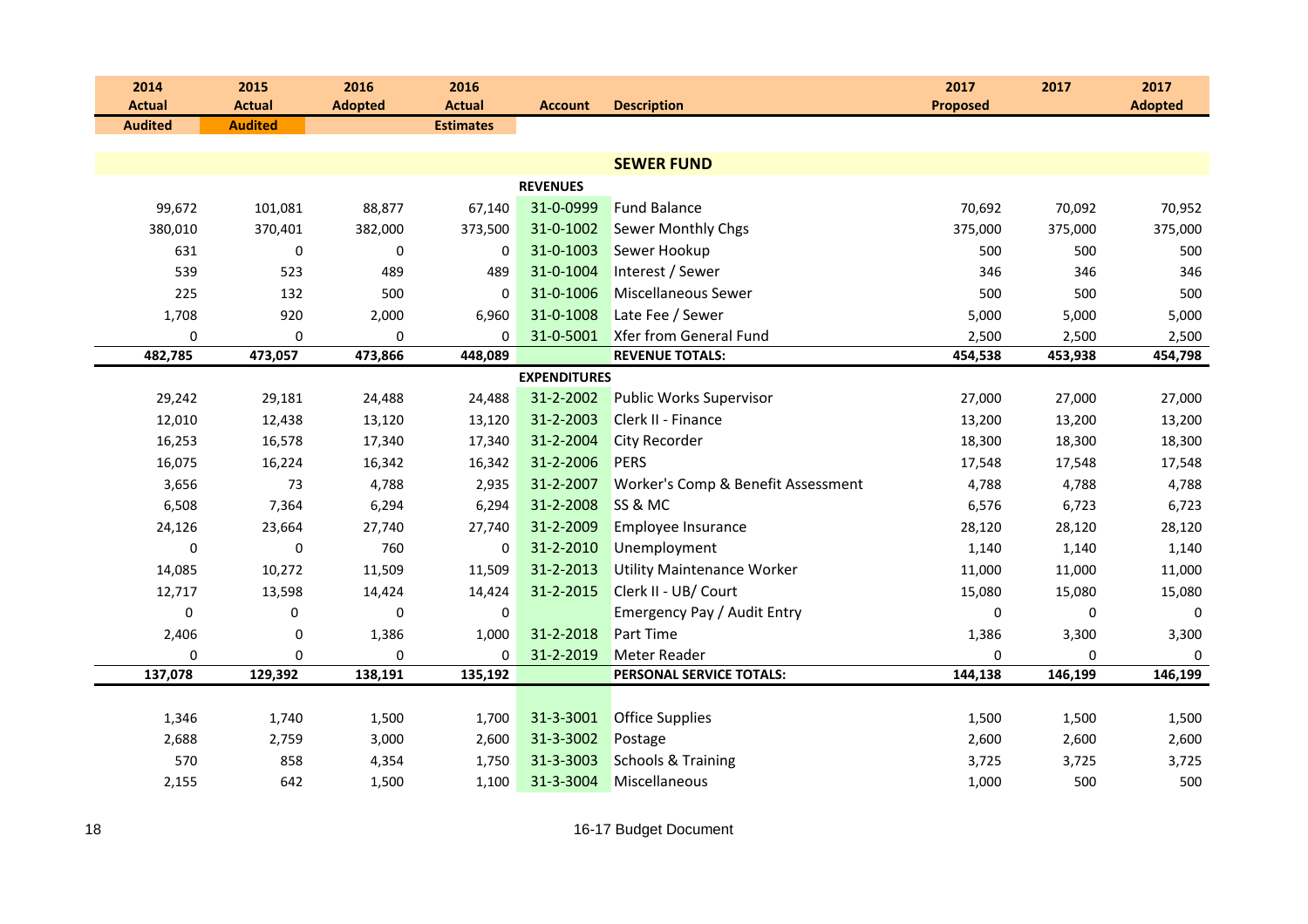| 2014           | 2015           | 2016           | 2016             |                |                                     | 2017            | 2017        | 2017           |
|----------------|----------------|----------------|------------------|----------------|-------------------------------------|-----------------|-------------|----------------|
| <b>Actual</b>  | <b>Actual</b>  | <b>Adopted</b> | <b>Actual</b>    | <b>Account</b> | <b>Description</b>                  | <b>Proposed</b> |             | <b>Adopted</b> |
| <b>Audited</b> | <b>Audited</b> |                | <b>Estimates</b> |                |                                     |                 |             |                |
| $\pmb{0}$      | $\pmb{0}$      | $\mathbf 0$    | $\mathbf 0$      | 31-3-3006      | Legal                               | $\mathbf 0$     | $\mathbf 0$ | 0              |
| 9,896          | 3,680          | 5,300          | 5,330            | 31-3-3007      | Audit                               | 5,300           | 5,300       | 5,300          |
| 0              | 0              | 2,500          | 0                | 31-3-3008      | <b>Plannning Expense</b>            | 500             | 250         | 250            |
| 0              | 781            | 7,500          | 1,600            | 31-3-3009      | Consultants / Engineer              | 5,000           | 5,000       | 5,000          |
| 13,053         | 12,538         | 13,000         | 11,000           | 31-3-3010      | Electricity                         | 12,000          | 12,000      | 12,000         |
| 2,295          | 2,321          | 2,500          | 2,500            | 31-3-3012      | Telephone & Pagers                  | 2,500           | 2,500       | 2,500          |
| 400            | 907            | 1,000          | 1,000            | 31-3-3014      | Print & Publish                     | 1,000           | 1,000       | 1,000          |
| 500            | 3,211          | 3,500          | 1,200            | 31-3-3015      | Sewer System Maintenance            | 2,500           | 2,500       | 2,500          |
| $\pmb{0}$      | 1,037          | 1,000          | 250              | 31-3-3019      | <b>Sewer Plant Supplies</b>         | 1,000           | 750         | 750            |
| 4,843          | 5,868          | 6,500          | 4,500            | 31-3-3021      | Lab Tests                           | 6,000           | 6,000       | 6,000          |
| 1,000          | 2,696          | 2,700          | 3,200            | 31-3-3022      | <b>Computer Expense</b>             | 3,000           | 3,000       | 3,000          |
| 3,140          | 8,116          | 8,200          | 5,800            | 31-3-3023      | Insurance / Personnel Bonds         | 6,500           | 6,000       | 6,000          |
| 2,697          | 2,211          | 2,500          | 2,500            | 31-3-3028      | Equipment Oper/Fuel                 | 2,500           | 2,500       | 2,500          |
| 216            | 444            | 2,000          | 500              | 31-3-3029      | Sewer Hookup Expense                | 1,250           | 1,000       | 1,000          |
| 0              | 114            | 100            | 50               | 31-3-3030      | <b>Uniforms</b>                     | 100             | 100         | 100            |
| 0              | 0              | 5,340          | 5,340            | 31-3-3032      | Sewer System Consultant             | 6,000           | 6,000       | 6,000          |
| 566            | 250            | 350            | 1,000            | 31-3-3040      | Copy machine contract/maint         | 1,000           | 1,000       | 1,000          |
| 452            | 1,640          | 1,500          | 1,200            | 31-3-3054      | <b>Generator Fuel</b>               | 1,500           | 1,500       | 1,500          |
| 858            | 818            | 5,900          | 2,500            | 31-3-3055      | Annual DEQ Fee / Other DEQ Fees     | 1,000           | 1,000       | 1,000          |
| 1,136          | 893            | 1,250          | 2,900            | 31-3-3057      | <b>Pump Station Maintenance</b>     | 1,750           | 1,750       | 1,750          |
| 0              | 0              | 1,000          | 1,000            | 31-3-3058      | Sewer Pump Maintenance              | 1,000           | 1,000       | 1,000          |
| 22,668         | 40,886         | 18,000         | 12,000           | 31-3-3060      | Sludge Management                   | 18,000          | 18,000      | 18,000         |
| 70,479         | 94,410         | 101,994        | 72,520           |                | <b>MATERIALS &amp; SERV TOTALS:</b> | 88,225          | 86,475      | 86,475         |
|                |                |                |                  |                |                                     |                 |             |                |
| 3,798          | $\pmb{0}$      | 4,000          | 1,000            | 31-4-4001      | Sewer Plant c/o                     | 3,000           | 3,000       | 3,000          |
| 434            | 7,115          | 4,000          | 2,600            | 31-4-4003      | Pump Station c/o                    | 3,000           | 3,000       | 3,000          |
| 0              | 0              | 0              | 750              | 31-4-4005      | Collection System c/o               | 2,500           | 2,500       | 2,500          |
|                |                |                | $\mathbf 0$      | 31-4-4006      | Computer c/o                        | 750             | 7,050       | 7,050          |
| 0              | 0              | 1,000          | 75               | 31-4-4010      | Miscellaneous Sewer C/O             |                 |             |                |
|                |                |                |                  |                |                                     |                 |             |                |
| 4,232          | 7,115          | 9,000          | 4,425            |                | <b>C/O TOTALS:</b>                  | 9,250           | 15,550      | 15,550         |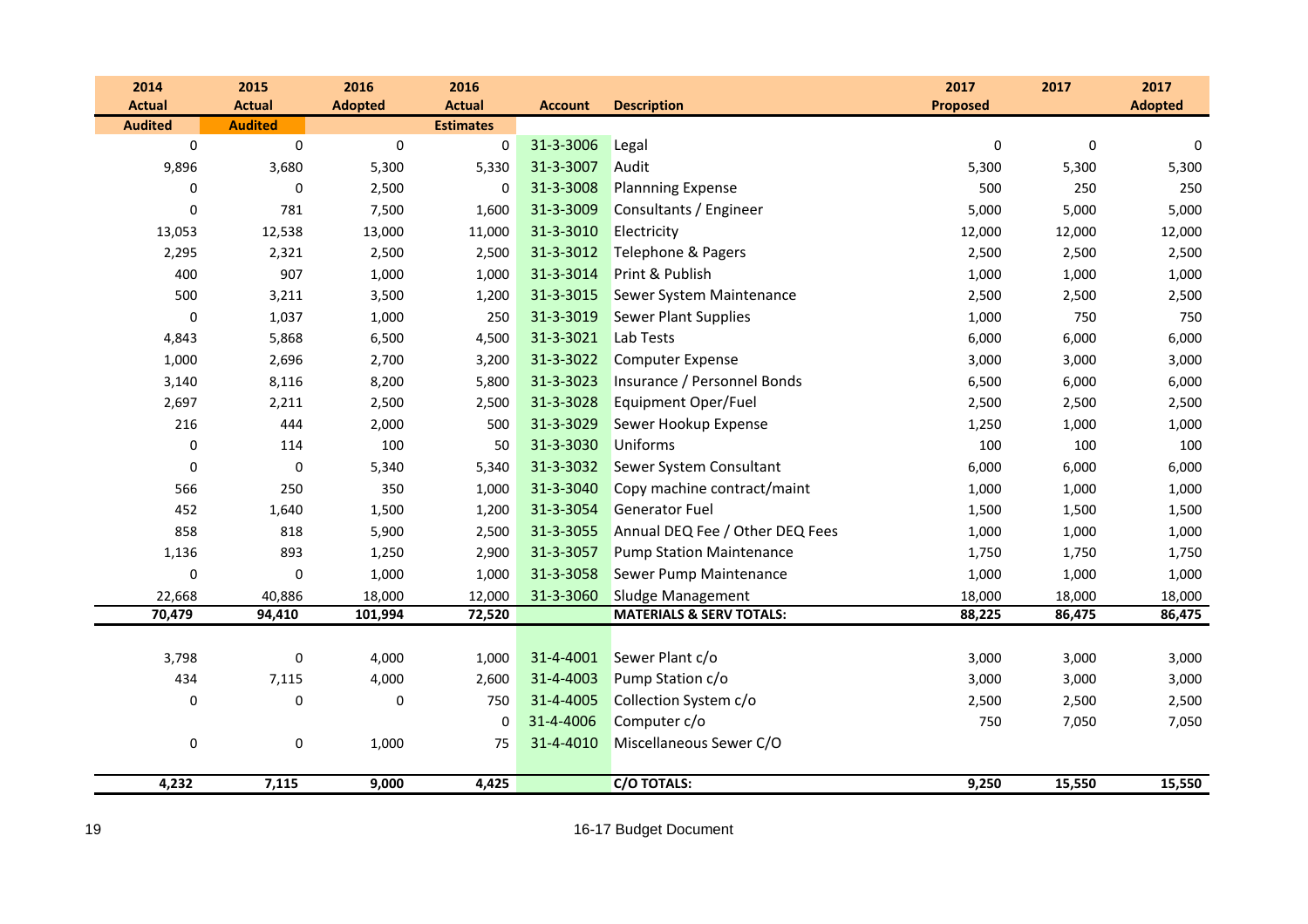| 2014           | 2015             | 2016           | 2016             |                |                                   | 2017         | 2017         | 2017           |
|----------------|------------------|----------------|------------------|----------------|-----------------------------------|--------------|--------------|----------------|
| <b>Actual</b>  | <b>Actual</b>    | <b>Adopted</b> | <b>Actual</b>    | <b>Account</b> | <b>Description</b>                | Proposed     |              | <b>Adopted</b> |
| <b>Audited</b> | <b>Audited</b>   |                | <b>Estimates</b> |                |                                   |              |              |                |
|                |                  |                |                  |                |                                   |              |              |                |
|                |                  |                |                  | 31-5-5001      | Xfer to Bonded Debt Svc           |              |              |                |
|                | 5,000            |                |                  | 31-5-5002      | <b>Xfer to Sewer Reserve</b>      |              |              |                |
|                |                  |                |                  | 31-5-5003      | Xfer to Equip Reserve             |              |              |                |
|                |                  |                |                  | 31-5-5004      | Xfer to General Fund              |              |              |                |
|                |                  |                |                  | 31-5-5006      | <b>Xfer to General Facilities</b> |              |              |                |
| 170,000        | 170,000          | 165,000        | 165,000          | 31-5-5005      | Xfer to Bonded Debt(OECDD Loan)   | 165,000      | 165,000      | 165,000        |
| 170,000        | 175,000          | 165,000        | 165,000          |                | <b>TRANSFERS IN/OUT TOTALS:</b>   | 165,000      | 165,000      | 165,000        |
|                |                  |                |                  |                |                                   |              |              |                |
|                | 0<br>0           | 26,216         |                  | 31-6-6001      | Contingency                       | 22,925       | 20,000       | 20,000         |
|                |                  |                |                  |                |                                   |              |              |                |
|                | $\mathbf 0$<br>0 | 33,465         |                  | 31-9-9001      | <b>Unappropriated EFB</b>         | 25,000       | 20,714       | 21,574         |
|                |                  |                |                  |                |                                   |              |              |                |
| 0              | 0                | 59,681         | 0                |                | <b>CONTING/UNAPP TOTALS:</b>      | 47,925       | 40,714       | 41,574         |
|                |                  |                |                  |                |                                   |              |              |                |
| 482,785        | 473,057          | 473,866        | 448,089          |                | <b>REVENUE TOTALS:</b>            | 454,538      | 453,938      | 454,798        |
| 381,789        | 405,917          | 473,866        | 377,137          |                | <b>EXPENDITURE TOTALS:</b>        | 454,538      | 453,938      | 454,798        |
|                |                  |                |                  |                |                                   |              |              |                |
| 100,996        | 67,140           | $\mathbf{0}$   | 70,952           |                | <b>SEWER FUND TOTALS:</b>         | $\mathbf{0}$ | $\mathbf{0}$ | $\mathbf{0}$   |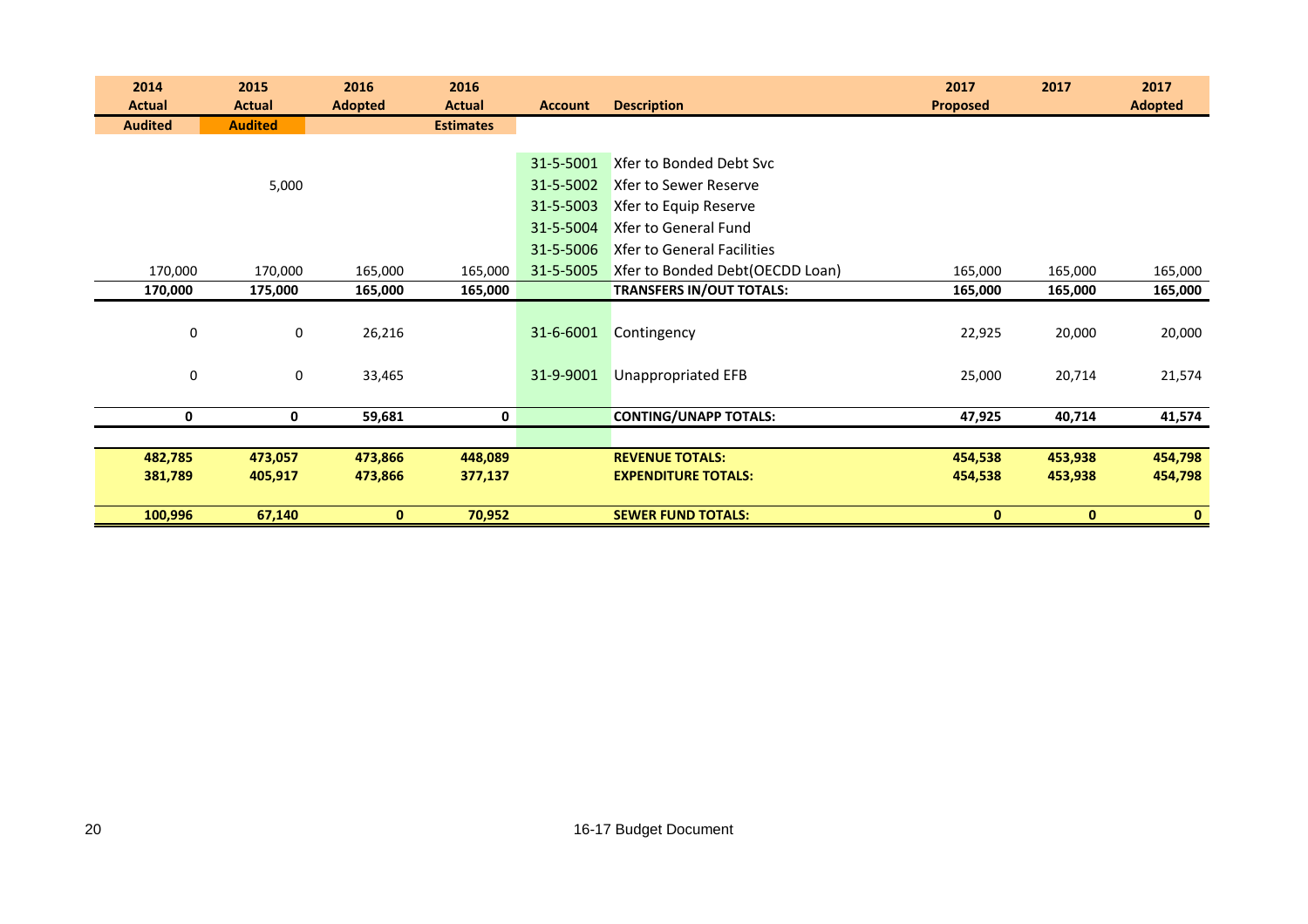| 2014<br><b>Actual</b> | 2015<br><b>Actual</b> | 2016<br><b>Adopted</b> | 2016<br><b>Actual</b> | <b>Account</b>  | <b>Description</b>                                   | 2017<br><b>Proposed</b> | 2017               | 2017<br><b>Adopted</b> |
|-----------------------|-----------------------|------------------------|-----------------------|-----------------|------------------------------------------------------|-------------------------|--------------------|------------------------|
| <b>Audited</b>        | <b>Audited</b>        |                        | <b>Estimates</b>      |                 |                                                      |                         |                    |                        |
|                       |                       |                        |                       |                 |                                                      |                         |                    |                        |
|                       |                       |                        |                       |                 | <b>SEWER RESERVE FUND</b>                            |                         |                    |                        |
|                       |                       |                        |                       | <b>REVENUES</b> |                                                      |                         |                    |                        |
|                       |                       |                        |                       | 32-0-0999       | <b>Fund Balance</b>                                  |                         |                    |                        |
| 54,611                | 61,430                | 71,603                 | 71,611                |                 |                                                      | 77,876                  | 77,876             | 79,499                 |
| 331                   | 315                   | 358                    | 358                   | 32-0-1004       | Interest                                             | 389                     | 389                | 389                    |
|                       |                       |                        |                       | 32-0-1005       | Interest SDC SSRF                                    |                         |                    |                        |
| 6,488                 | 4,866                 | 3,244                  | 7,530                 | 32-0-1007       | <b>SDC Sewer</b>                                     | 3,244                   | 3,244              | 3,244                  |
|                       | 5,000                 |                        |                       | 32-0-5131       | Transfer from General Fund                           | $\mathbf 0$             | 50,000             | 50,000                 |
| 61,430                | 71,611                | 75,205                 | 79,499                |                 | <b>REVENUE TOTALS:</b>                               | 81,509                  | 131,509            | 133,132                |
|                       |                       | 1,000                  | $\mathbf{0}$          | 32-3-3002       | Miscellaneous                                        | 1,000                   | 1,000              | 1,000                  |
|                       |                       | 1,061                  | 0                     | 32-3-3003       | Administration                                       | 1,365                   | 1,365              | 1,365                  |
|                       |                       | 7,500                  | 0                     | 32-3-3004       | Engineering<br><b>MATERIALS &amp; SERV TOTALS:</b>   | 5,500                   | 5,500              | 5,500                  |
| $\mathbf 0$           | $\mathbf 0$           | 9,561                  | $\mathbf{0}$          |                 |                                                      | 7,865                   | 7,865              | 7,865                  |
|                       |                       | 15,000                 | 0                     | 32-4-4001       | C/O WWTP                                             | 15,000                  | 59,000             | 59,000                 |
|                       |                       | 21,600                 | 0                     | 32-4-4002       | C/O Pump Stations                                    | 21,600                  | 21,600             | 21,600                 |
|                       |                       | 10,000                 | 0                     | 32-4-4003       | C/O Collection System                                | 25,000                  | 25,000             | 25,000                 |
|                       |                       |                        |                       | 32-4-4004       | C/O Equipment                                        | 8,800                   | 8,800              | 10,423                 |
|                       |                       | 15,800                 | 0                     | 32-4-4005       | C/O WWTP Pumping                                     | $\Omega$                | 6,000              | 6,000                  |
| 0                     | $\mathbf 0$           | 62,400                 | $\mathbf 0$           |                 | <b>C/O TOTALS:</b>                                   | 70,400                  | 120,400            | 122,023                |
|                       |                       | 0                      | 0                     | 32-5-5001       | Xfer to Bonded Debt                                  | $\mathbf 0$             | $\mathbf 0$        | 0                      |
|                       |                       | 0                      | 0                     | 32-5-5002       | Xfer to Bonded Debt (SDC Eligible)                   | 0                       | $\mathbf 0$        | 0                      |
| $\mathbf 0$           | $\mathbf 0$           | $\mathbf 0$            | $\mathbf{0}$          |                 | <b>TRANSFERS IN/OUT TOTALS:</b>                      | $\mathbf 0$             | 0                  | $\mathbf 0$            |
|                       |                       | $\mathbf 0$            | 0                     | 32-7-7005       | <b>Reserved Sewer</b>                                | $\mathbf 0$             |                    |                        |
|                       |                       | 3,244                  | $\Omega$              | 32-7-7006       | <b>Reserved Sewer SDC</b>                            | 3,244                   | 3,244              | 3,244                  |
| $\mathbf{0}$          | $\mathbf{0}$          | 3,244                  | $\mathbf{0}$          |                 | <b>CONTING/RESERVED TOTALS:</b>                      | 3,244                   | 3,244              | 3,244                  |
| 61,430<br>$\pmb{0}$   | 71,611<br>$\pmb{0}$   | 75,205<br>75,205       | 79,499<br>0           |                 | <b>REVENUE TOTALS:</b><br><b>EXPENDITURE TOTALS:</b> | 81,509<br>81,509        | 131,509<br>131,509 | 133,132<br>133,132     |
|                       |                       |                        |                       |                 |                                                      |                         |                    |                        |
| 61,430                | 71,611                | $\mathbf 0$            | 79,499                |                 | <b>SEWER RESERVE FUND TOTALS:</b>                    | $\bf{0}$                | $\mathbf{0}$       | $\bullet$              |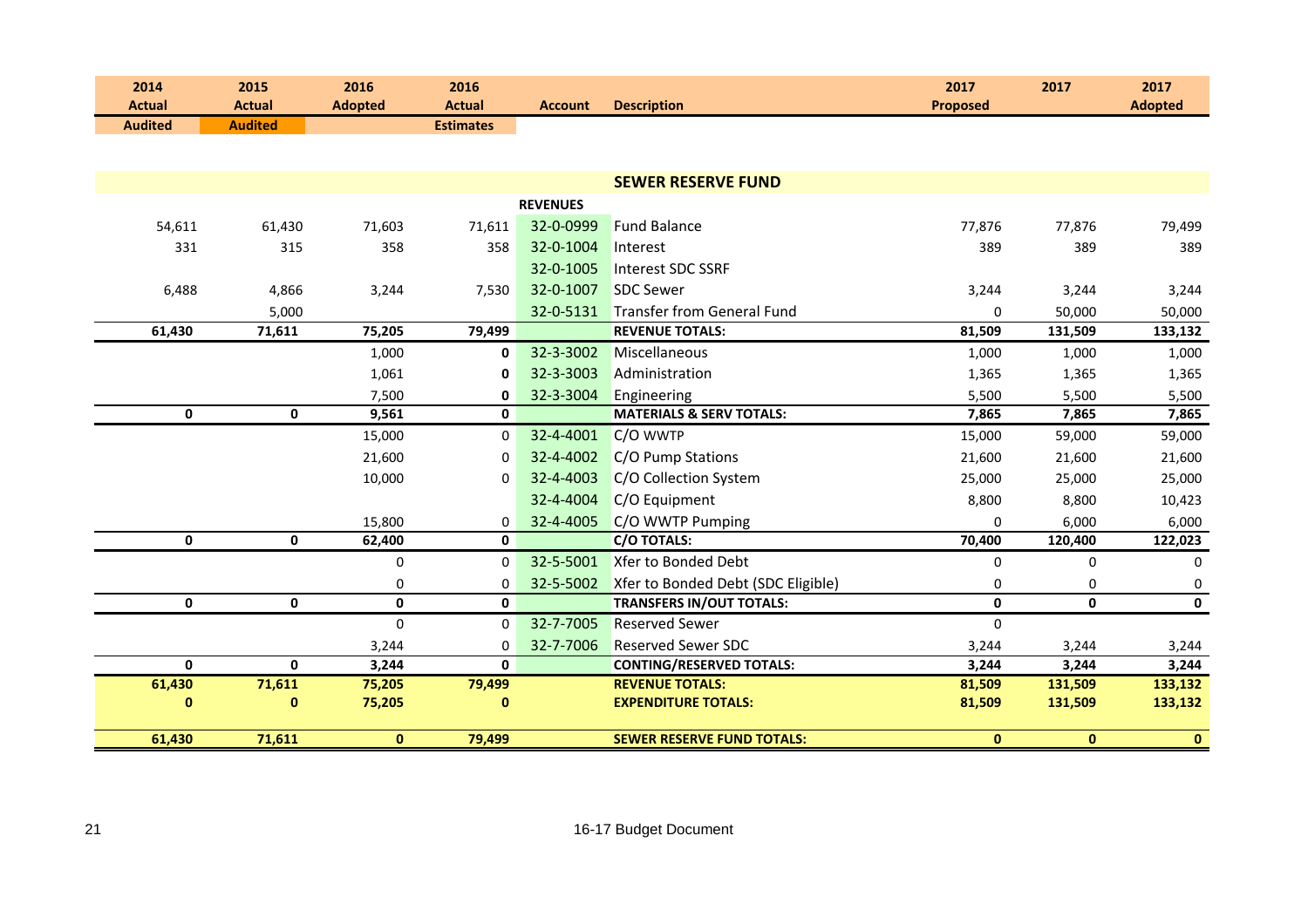| 2014           | 2015             | 2016                | 2016              |                     |                                                                 | 2017                   | 2017                    | 2017                    |
|----------------|------------------|---------------------|-------------------|---------------------|-----------------------------------------------------------------|------------------------|-------------------------|-------------------------|
| <b>Actual</b>  | <b>Actual</b>    | <b>Adopted</b>      | <b>Actual</b>     | <b>Account</b>      | <b>Description</b>                                              | <b>Proposed</b>        |                         | <b>Adopted</b>          |
| <b>Audited</b> | <b>Audited</b>   |                     | <b>Estimates</b>  |                     |                                                                 |                        |                         |                         |
|                |                  |                     |                   |                     | <b>GENERAL FACILITIES RESERVE FUND</b>                          |                        |                         |                         |
|                |                  |                     |                   | <b>REVENUES</b>     |                                                                 |                        |                         |                         |
| 58,033         | 78,456           | 80,847              | 80,858            | 34-0-0999           | <b>Fund Balance</b>                                             | 556,850                | 556,850                 | 556,850                 |
| 422            | 402              | 404                 | 404               | 34-0-1004           | <b>Interest Earnings</b>                                        | 2,860                  | 2,860                   | 2,860                   |
|                |                  |                     |                   | 34-0-4100           | Miscellaneous                                                   |                        |                         |                         |
|                |                  |                     |                   | 34-0-1007           | Donation                                                        |                        |                         |                         |
|                |                  |                     |                   | 34-0-5109           | <b>Grant Income</b>                                             |                        |                         |                         |
| 20,000         | 12,000           | 531,588             | 531,588           | 34-0-5110           | <b>Transfer from General Fund</b>                               |                        |                         |                         |
| 78,455         | 90,858           | 612,839             | 612,850           |                     | <b>REVENUE TOTALS:</b>                                          | 559,710                | 559,710                 | 559,710                 |
|                |                  |                     |                   | <b>EXPENDITURES</b> |                                                                 |                        |                         |                         |
|                |                  |                     |                   | 34-3-3002           | Legal & Engineering                                             |                        |                         |                         |
|                |                  | 251                 |                   | 34-3-3003           | <b>Building Maintenance</b>                                     |                        |                         |                         |
|                |                  |                     |                   | 34-3-3004           | Miscellaneous                                                   | 2,000                  | 2,000                   | 2,000                   |
| $\mathbf 0$    | $\mathbf 0$      | $\overline{251}$    | $\mathbf{0}$      |                     | <b>MATERIAL &amp; SERV TOTALS:</b>                              | 2,000                  | 2,000                   | 2,000                   |
|                |                  | 90,000              | 15,000            | 34-4-4001           | C/O 280 SANTIAM                                                 | 75,000                 | 75,000                  | 75,000                  |
|                |                  |                     |                   | 34-4-4002           | C/O Land Acquisition                                            | 0                      | $\mathbf 0$             | 0                       |
|                | 10,000           | 30,100              | $\mathbf 0$       | 34-4-4003           | C/O City Buildings & Facilities                                 | 30,100                 | 30,100                  | 30,100                  |
|                |                  | 450,000             | 41,000            | 34-4-4004           | C/O Public Works Shop Building                                  | 410,122                | 410,122                 | 410,122                 |
| $\mathbf 0$    | 10,000           | 570,100             | 56,000            |                     | <b>C/O TOTALS:</b>                                              | 515,222                | 515,222                 | 515,222                 |
|                | 0                | 0                   | 0                 | 34-5-5110           | Transfer to Skatepark Fund                                      | 42,488                 | 42,488                  | 42,488                  |
| $\mathbf 0$    | $\mathbf 0$      | $\mathbf{0}$        | $\mathbf{0}$      |                     | <b>TRANSFER IN/OUT TOTALS:</b>                                  | 42,488                 | 42,488                  | 42,488                  |
|                |                  | 42,488              | $\mathbf 0$       | 34-7-7001           | Future Exp. (Skatepark)                                         |                        |                         |                         |
|                |                  |                     |                   | 34-8-8003           | Debt Service Principal                                          |                        |                         |                         |
|                |                  |                     |                   | 34-8-8004           | Debt Service Interest                                           |                        |                         |                         |
|                |                  |                     |                   | 34-9-9001           | <b>Unappropriated EFB</b>                                       |                        |                         |                         |
| $\mathbf 0$    | $\mathbf 0$      | 42,488              | $\mathbf 0$       |                     | <b>CONTIN/UNAPP TOTALS:</b>                                     | $\mathbf 0$            | 0                       | $\mathbf{0}$            |
| 78,455         | 90,858           | 612,839             | 612,850           |                     | <b>REVENUE TOTALS:</b>                                          | 559,710                | 559,710                 | 559,710                 |
| 0<br>78,455    | 10,000<br>80,858 | 612,839<br>$\bf{0}$ | 56,000<br>556,850 |                     | <b>EXPENDITURE TOTALS:</b><br><b>GENERAL FACILITIES TOTALS:</b> | 559,710<br>$\mathbf 0$ | 559,710<br>$\mathbf{0}$ | 559,710<br>$\mathbf{0}$ |
|                |                  |                     |                   |                     |                                                                 |                        |                         |                         |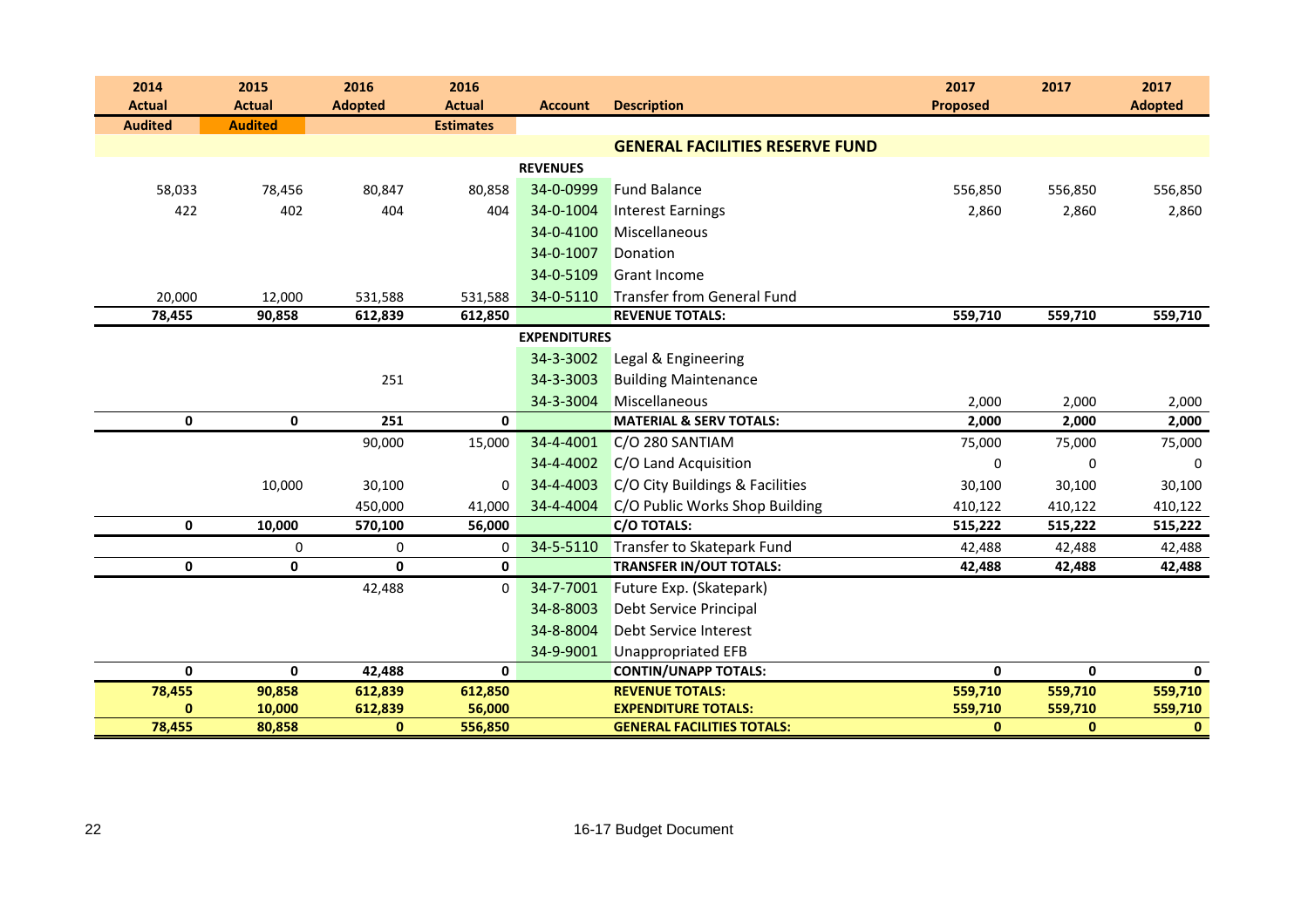| 2014           | 2015           | 2016           | 2016             |                |                            | 2017            | 2017      | 2017           |
|----------------|----------------|----------------|------------------|----------------|----------------------------|-----------------|-----------|----------------|
| <b>Actual</b>  | <b>Actual</b>  | <b>Adopted</b> | <b>Actual</b>    | <b>Account</b> | <b>Description</b>         | <b>Proposed</b> |           | <b>Adopted</b> |
| <b>Audited</b> | <b>Audited</b> |                | <b>Estimates</b> |                |                            |                 |           |                |
|                |                |                |                  |                |                            |                 |           |                |
| 3,226,897      | 3,225,579      | 4,440,539      | 4,597,107        |                | <b>REVENUE TOTALS:</b>     | 3,919,121       | 4,096,026 | 4,114,979      |
| 1,873,127      | 1,845,043      | 4,440,539      | 2,545,816        |                | <b>EXPENDITURE TOTALS:</b> | 3,919,121       | 4,096,026 | 4,114,979      |
|                |                |                |                  |                |                            |                 |           |                |
| 1,353,770      | 1,380,536      |                | 2,051,291        |                | <b>ALL FUNDS TOTAL:</b>    | 0               |           | 0              |

|           | <b>General Fund</b>                             | $\ddot{}$ |         |
|-----------|-------------------------------------------------|-----------|---------|
| 10-0-5006 | Transfer from Housing Rehab Fund                | 50,000    |         |
| 10-5-5007 | Xfer to Housing Rehab Fund                      |           | 16,563  |
| 10-5-5008 | Xfer to Skate Park                              |           | 2,421   |
| 10-5-5009 | Xfer to Sewer Fund / Usage                      |           | 2,500   |
| 10-5-5010 | Xfer to Water Fund / Usage                      |           | 2,500   |
| 10-5-5011 | Xfer to Sewer Reserve Fund                      |           | 50,000  |
| 10-5-5012 | Xfer to Water Reserve Fund                      |           | 25,000  |
|           | <b>Street Fund</b>                              |           |         |
| 11-5-5004 | Xfer to Street Reserve Fund                     |           | 61,412  |
| 11-5-5006 | Xfer to Railroad Maintenance Fund               |           | 33,000  |
| 11-5-5007 | Xfer to Equipment Fund                          |           | 2,000   |
|           | <b>Railroad Bridge Maintenance Fund</b>         |           |         |
| 13-0-5003 | <b>Transfer from Streeet Fund</b>               | 33,000    |         |
|           | <b>Skate Park Fund</b>                          |           |         |
| 14-0-5001 | <b>Transfer from General Facilities Reserve</b> | 42,488    |         |
| 14-0-5003 | Transfer from General Fund                      | 2,421     |         |
|           | <b>Equipment Fund</b>                           |           |         |
| 15-0-5111 | <b>Transfer from Streeet Fund</b>               | 2,000     |         |
|           | <b>Water Fund</b>                               |           |         |
| 19-0-5010 | <b>Transfer from General Fund</b>               | 2,500     |         |
| 19-5-5004 | Xfer to Bonded Debt                             |           | 155,000 |
|           | <b>Bonded Debt Service Fund</b>                 |           |         |
| 21-0-5119 | <b>Transfer from Water Fund</b>                 | 155,000   |         |
| 21-0-5131 | <b>Transfer from Sewer Fund</b>                 | 165,000   |         |
|           |                                                 |           |         |

16-17 Budget Document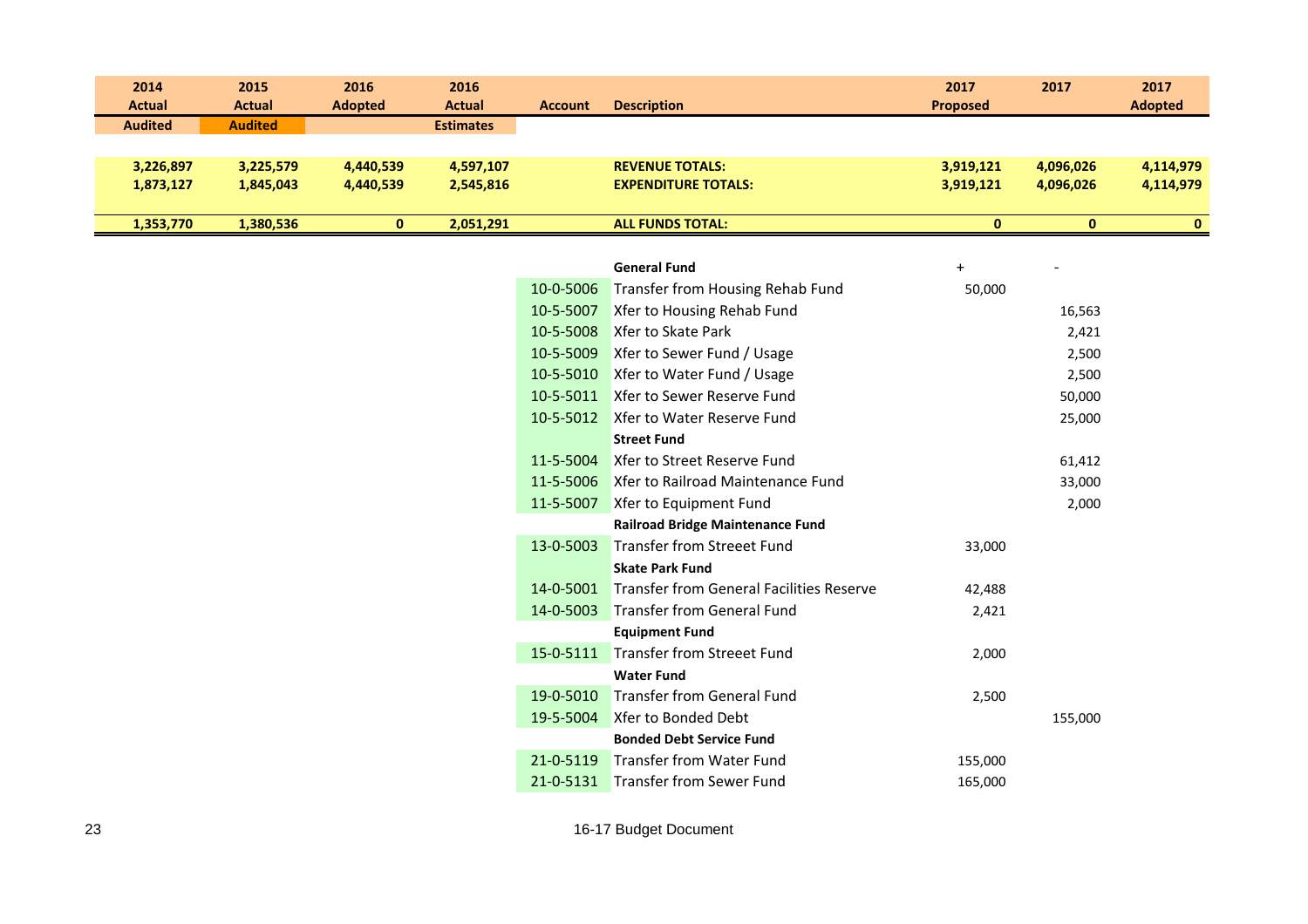| 2014<br><b>Actual</b> |                                                                     | 2015<br><b>Actual</b> | 2016<br><b>Adopted</b> | 2016<br><b>Actual</b> | <b>Account</b>   | <b>Description</b>                   |       | 2017<br>Proposed | 2017           | 2017<br><b>Adopted</b> |
|-----------------------|---------------------------------------------------------------------|-----------------------|------------------------|-----------------------|------------------|--------------------------------------|-------|------------------|----------------|------------------------|
| <b>Audited</b>        |                                                                     | <b>Audited</b>        |                        | <b>Estimates</b>      |                  |                                      |       |                  |                |                        |
|                       |                                                                     |                       |                        |                       |                  | <b>Water Reserve Fund</b>            |       |                  |                |                        |
|                       |                                                                     |                       |                        |                       | 23-0-5119        | <b>Transfer from Street Fund</b>     |       | 25,000           |                |                        |
|                       |                                                                     |                       |                        |                       |                  | <b>Street Reserve Fund</b>           |       |                  |                |                        |
|                       |                                                                     |                       |                        |                       | 29-0-5111        | <b>Transfer from Street Fund</b>     |       | 61,412           |                |                        |
|                       |                                                                     |                       |                        |                       |                  | <b>Housing Rehab Fund</b>            |       |                  |                |                        |
|                       |                                                                     |                       |                        |                       | 30-0-5007        | Transfer from General Fund           |       | 16,563           |                |                        |
|                       |                                                                     |                       |                        |                       | 30-5-5005        | Xfer to General Fund                 |       |                  | 50,000         |                        |
|                       |                                                                     |                       |                        |                       |                  | <b>Sewer Fund</b>                    |       |                  |                |                        |
|                       |                                                                     |                       |                        |                       |                  | 31-0-5001 Transfer from General Fund |       | 2,500            |                |                        |
|                       |                                                                     |                       |                        |                       | 31-5-5005        | Xfer to Bonded Debt(OECDD Loan)      |       |                  | 165,000        |                        |
|                       |                                                                     |                       |                        |                       |                  | <b>Sewer Reserve Fund</b>            |       |                  |                |                        |
|                       |                                                                     |                       |                        |                       |                  | 32-0-5131 Transfer from General Fund |       | 50,000           | 0              |                        |
|                       |                                                                     |                       |                        |                       |                  | <b>General Facilities Reserve</b>    |       |                  |                |                        |
|                       |                                                                     |                       |                        |                       | 34-5-5110        | Xfer to Skate Park                   |       |                  | 42,488         |                        |
|                       |                                                                     |                       |                        |                       |                  | <b>Totals -- All Funds</b>           |       | 607,884          | 607,884        |                        |
|                       |                                                                     |                       |                        |                       |                  | Difference                           |       |                  | $\overline{0}$ |                        |
|                       |                                                                     |                       |                        |                       |                  |                                      |       |                  |                |                        |
|                       | <b>State Shared Revenue Projections per League of Oregon Cities</b> |                       |                        |                       |                  |                                      |       |                  |                |                        |
|                       |                                                                     |                       |                        |                       | <b>State Gas</b> | LOC Per Capita                       |       | Population       | Revenues       |                        |
|                       |                                                                     |                       |                        |                       | 2013-2014        |                                      | 57.25 | 1870             | 107,057.50     |                        |
|                       |                                                                     |                       |                        |                       | 2014-2015        |                                      | 57.23 | 1870             | 107,020.00     |                        |
|                       |                                                                     |                       |                        |                       | 2015-2016        |                                      | 57.66 | 1870             | 107,824.20     |                        |
|                       |                                                                     |                       |                        |                       | 2016-2017        |                                      | 57.47 | 1870             | 107,468.90     |                        |
|                       |                                                                     |                       |                        |                       |                  |                                      |       |                  |                |                        |
|                       |                                                                     |                       |                        |                       |                  | Liquor Revent LOC Per Capita         |       | Population       | Revenues       |                        |
|                       |                                                                     |                       |                        |                       | 2013-2014        |                                      | 14.33 | 1870             | 26,797.10      |                        |
|                       |                                                                     |                       |                        |                       | 2014-2015        |                                      | 14.25 | 1870             | 26,648.00      |                        |
|                       |                                                                     |                       |                        |                       | 2015-2016        |                                      | 16.11 | 1870             | 30,125.70      |                        |
|                       |                                                                     |                       |                        |                       | 2016-2017        |                                      | 16.56 | 1870             | 30,967.20      |                        |

Cigarette Taxe LOC Per Capita **Population** Revenues

16-17 Budget Document